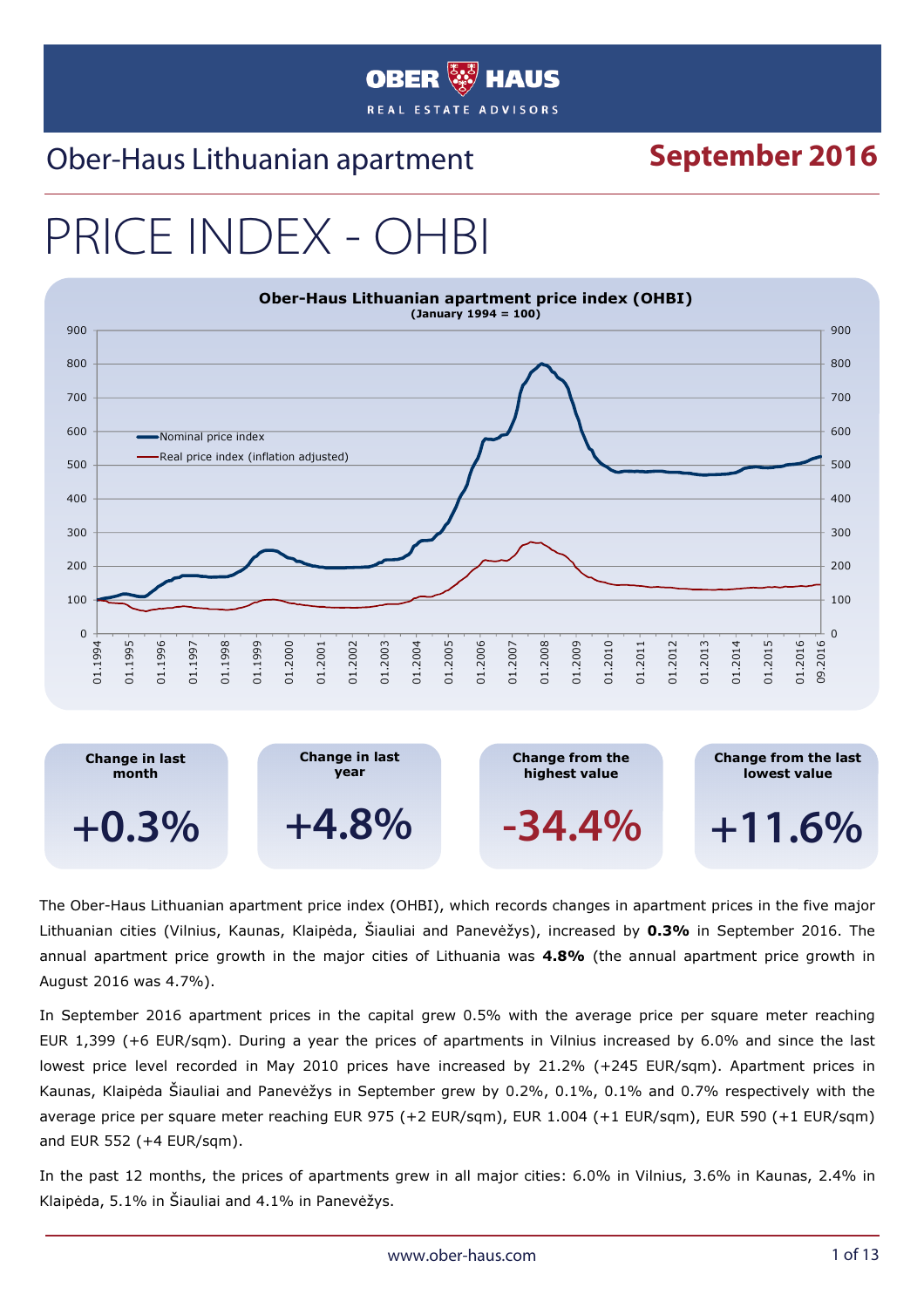#### **OBER WHAUS** REAL ESTATE ADVISORS

#### Ober-Haus Lithuanian apartment price index - OHBI **September 2016**



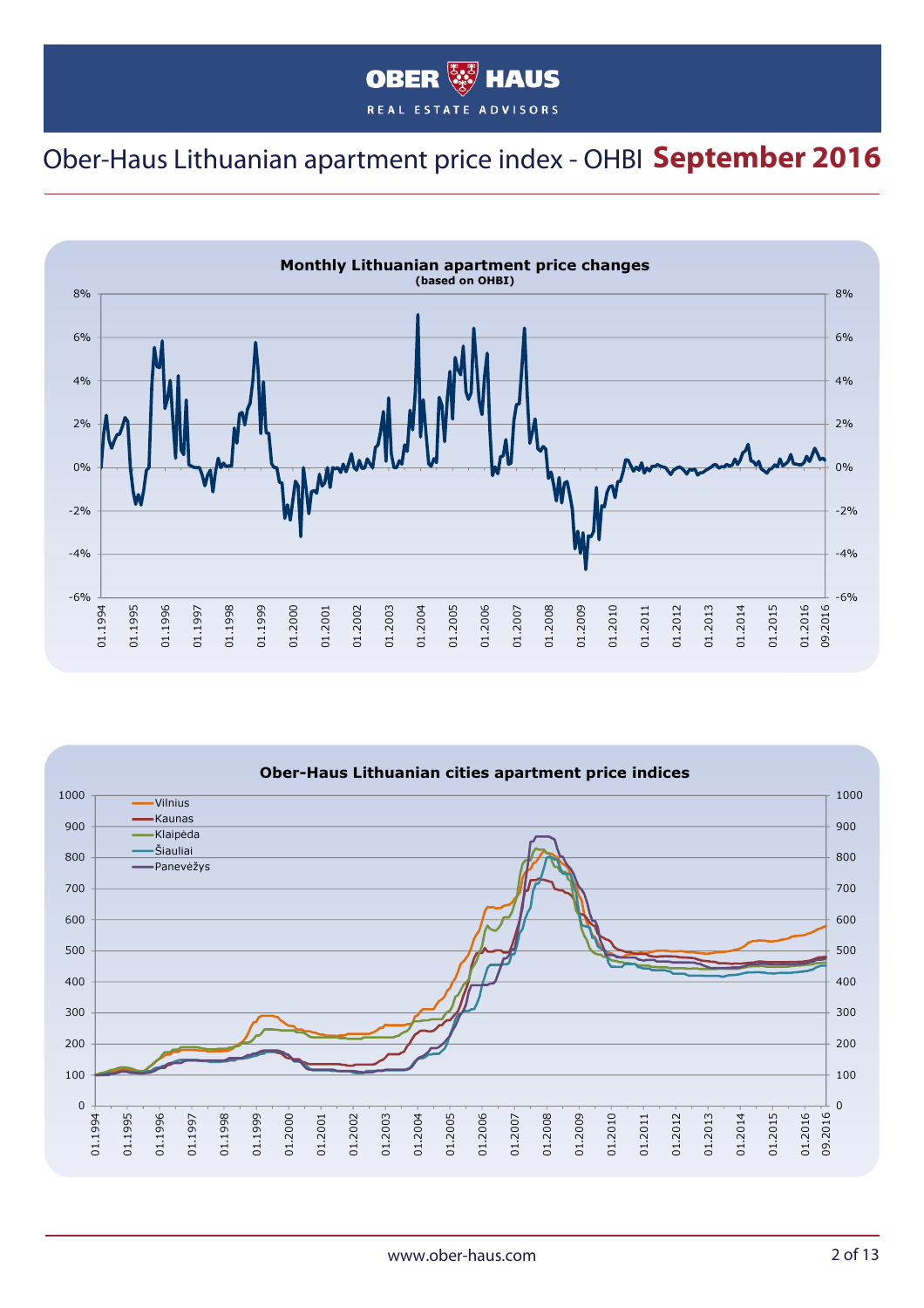

#### Ober-Haus Lithuanian apartment price index - OHBI **September 2016**

#### OBER-HAUS LITHUANIAN APARTMENT PRICE INDEX (OHBI) CALCULATION METHODOLOGY AND MAJOR DEFINITIONS

The Lithuanian apartment price index (OHBI) applied by Ober-Haus Real Estate Advisors shows summarized changes in prices for apartments in the five largest Lithuanian cities (Vilnius, Kaunas, Klaipėda, Šiauliai, and Panevėžys). The baseline period for the OHBI is January, 1994; the baseline value of the OHBI is 100. All declared values and changes of the OHBI are rounded with accuracy up to one figure after a point. The OHBI is estimated every month and declared since July, 2009. To ensure the accuracy and immediacy of the results obtained, different information and data sources are used for the estimation of the OHBI: the databases and information collected by Ober-Haus, the data of governmental institutions and private entities as well as other information and data sources that may affect the results obtained.

The estimation of the OHBI is made by the method developed by the Ober-Haus specialists. This method applies the weight system which attributes appropriate weights to each group of reviewed real estate (apartments in different cities). These weights affect summarized prices and the changes thereof. When developing the system of weights, the following parameters were taken into consideration: the number of available apartments and the number of deals made in individual geographic segments (in the districts of individual cities and in district groups), and quality characteristics of apartments (a floor space, age, and completeness). If material deviations arise in the real estate market or in the properties thereof, the system of weights may be corrected taking into consideration the magnitude of these deviations.

To make the information announced more transparent and easier comparable with other information sources both nominal and real values of the OHBI are estimated and published:

• Nominal apartment price index shows the changes of nominal prices for apartments in time, compared to the OHBI baseline period (01-1994).

• Real apartment price index shows the changes of real prices for apartments in time, compared to the OHBI baseline period (01-1994). The real OHBI is estimated by eliminating the effect made by inflation on the nominal values of the OHBI. The real OHBI shows the average change in prices for apartments compared to change in prices for other consumer goods and services. E.g., if the value of the real OHBI is 200, this means that, since the baseline period, prices for apartments on the average increased 2 times compared to increase in prices for other consumer goods and services. The real OHBI is estimated by applying the *Harmonized Index of Consumer Prices (HICP)* estimated and publicly announced by the Department of Statistics under the Government of Lithuania.

Ober-Haus Real Estate Advisors reserves the right to amend the method for the estimation of the OHBI and to postpone the announcement of the OHBI.

The OHBI is the ownership of Ober-Haus Real Estate Advisors. Any information related to the OHBI must be accompanied by reference to Ober-Haus Real Estate Advisors.

Saulius Vagonis, Valuation and Market Research Group Manager Tel.: +370 5 210 97 17, e-mail saulius.vagonis@ober-haus.lt

If you wish to receive any additional information about development of the real estate market in Lithuania, Latvia, Estonia; or you would like to order a special report on the part of the market relevant to you or the market of the project progress, please contact Ober-Haus real estate market analysts.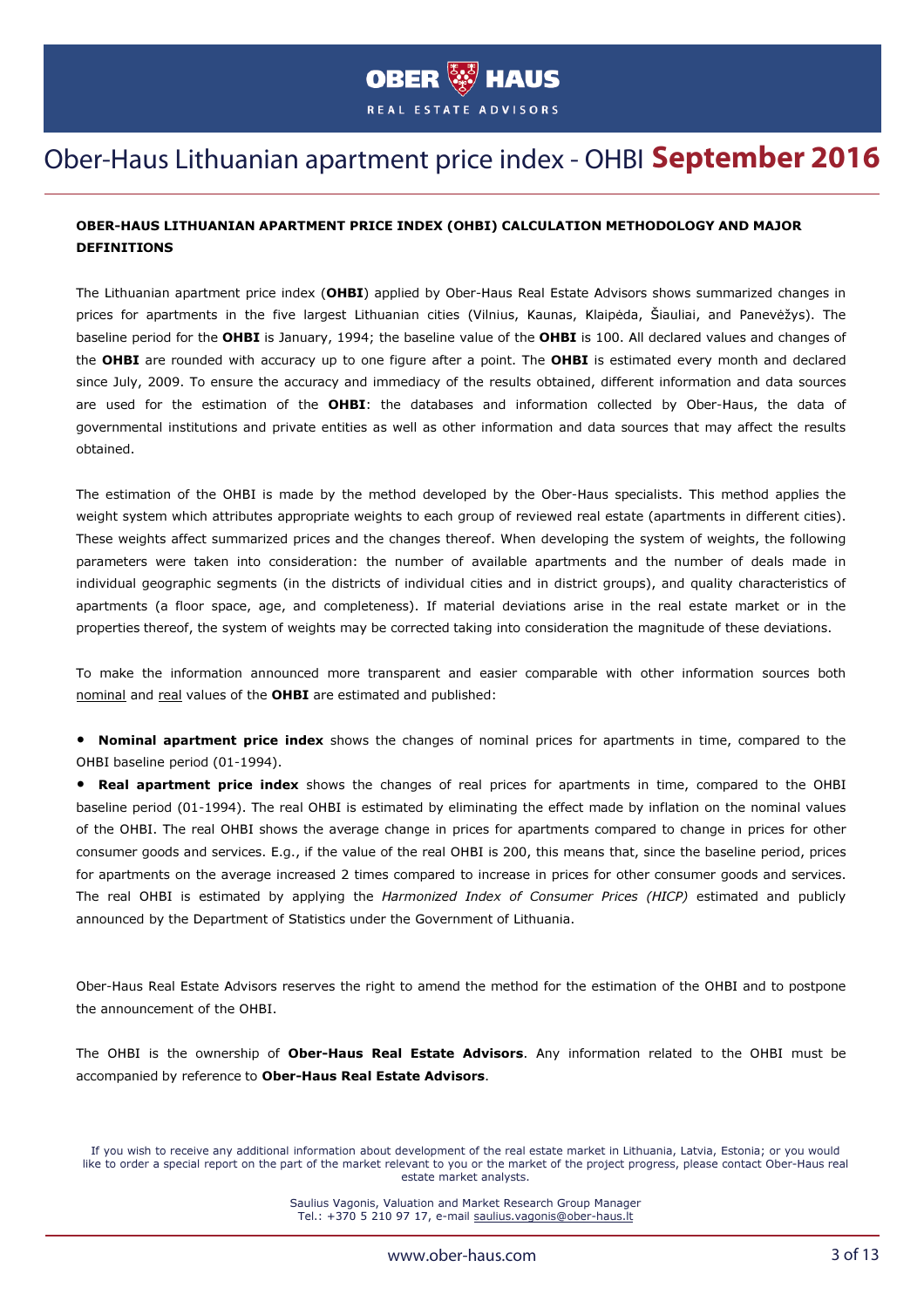#### **OBER WE HAUS**

#### Ober-Haus Lithuanian apartment price index - OHBI

|         |                               |                     | Lithuania (5 major cities)               |                                         |                        | <b>Vilnius</b>             |                        | <b>Kaunas</b>       |                        | <b>Klaipėda</b>     |                        | <b>Siauliai</b>     |                        | Panevėžys           |
|---------|-------------------------------|---------------------|------------------------------------------|-----------------------------------------|------------------------|----------------------------|------------------------|---------------------|------------------------|---------------------|------------------------|---------------------|------------------------|---------------------|
| Date    | <b>Nominal price</b><br>index | Real price<br>index | Nominal price<br>index monthly<br>change | Nominal price<br>index annual<br>change | Nominal price<br>index | eal price<br>index<br>Real | Nominal price<br>index | Real price<br>index | Nominal price<br>index | Real price<br>index | Nominal price<br>index | Real price<br>index | Nominal price<br>index | Real price<br>index |
| 1994.01 | 100,0                         | 100,0               |                                          |                                         | 100                    | 100                        | 100                    | 100                 | 100                    | 100                 | 100                    | 100                 | 100                    | 100                 |
| 1994.02 | 101,6                         | 98,7                | 1,6%                                     |                                         | 102,5                  | 99,6                       | 100,0                  | 97,2                | 101,5                  | 98,6                | 100                    | 97,1                | 100                    | 97,1                |
| 1994.03 | 104,0                         | 97,8                | 2,4%                                     |                                         | 106,5                  | 100,2                      | 100,0                  | 94,1                | 103,9                  | 97,7                | 100                    | 94,1                | 100                    | 94,1                |
| 1994.04 | 105,3                         | 97,5                | 1,3%                                     |                                         | 107,7                  | 99,7                       | 100,0                  | 92,6                | 106,8                  | 98,8                | 103,1                  | 95,4                | 100                    | 92,5                |
| 1994.05 | 106,3                         | 92,5                | 0,9%                                     | $\overline{\phantom{a}}$                | 108,3                  | 94,2                       | 100,0                  | 87,1                | 109,9                  | 95,6                | 103,1                  | 89,7                | 101,5                  | 88,3                |
| 1994.06 | 107,6                         | 91,7                | 1,3%                                     | $\blacksquare$                          | 109,5                  | 93,3                       | 100,0                  | 85,3                | 112,7                  | 96,0                | 104,2                  | 88,8                | 105,2                  | 89,7                |
| 1994.07 | 109,3                         | 91,2                | 1,5%                                     |                                         | 109,7                  | 91,6                       | 103,7                  | 86,5                | 116,7                  | 97,3                | 104,2                  | 87,0                | 105,2                  | 87,8                |
| 1994.08 | 110,9                         | 90,6                | 1,5%                                     |                                         | 112,4                  | 91,8                       | 104,9                  | 85,6                | 117,2                  | 95,7                | 104,2                  | 85,1                | 105,2                  | 85,9                |
| 1994.09 | 113,0                         | 90,2                | 1,9%                                     | $\overline{\phantom{a}}$                | 113,8                  | 90,8                       | 107,1                  | 85,5                | 121,1                  | 96,6                | 106,2                  | 84,8                | 106,8                  | 85,2                |
| 1994.10 | 115,7                         | 89,8                | 2,3%                                     | $\blacksquare$                          | 115,7                  | 89,9                       | 111,6                  | 86,7                | 123,5                  | 95,9                | 108,7                  | 84,4                | 109,5                  | 85,0                |
| 1994.11 | 118,1                         | 88,6                | 2,1%                                     |                                         | 118,4                  | 88,8                       | 113,9                  | 85,4                | 125,3                  | 94,0                | 113,1                  | 84,8                | 110,8                  | 83,0                |
| 1994.12 | 118,1                         | 85,3                | 0,0%                                     |                                         | 118,4                  | 85,5                       | 113,9                  | 82,3                | 125,3                  | 90,5                | 113,1                  | 81,7                | 110,8                  | 80,0                |
| 1995.01 | 116,8                         | 79,8                | $-1,1%$                                  | 16,8%                                   | 117,5                  | 80,3                       | 111,7                  | 76,3                | 123,7                  | 84,5                | 111,1                  | 75,9                | 110,8                  | 75,7                |
| 1995.02 | 114,8                         | 75,5                | $-1,7%$                                  | 13,1%                                   | 115,2                  | 75,8                       | 110,3                  | 72,5                | 122,1                  | 80,3                | 109,1                  | 71,7                | 107,8                  | 70,8                |
| 1995.03 | 113,4                         | 73,5                | $-1,2%$                                  | 9,0%                                    | 113,7                  | 73,7                       | 109,1                  | 70,7                | 120,0                  | 77,8                | 109,1                  | 70,7                | 107,8                  | 69,8                |
| 1995.04 | 111,5                         | 71,2                | $-1,7%$                                  | 5,8%                                    | 111,8                  | 71,4                       | 108,0                  | 69,0                | 116,7                  | 74,5                | 107,5                  | 68,7                | 107,0                  | 68,4                |
| 1995.05 | 110,3                         | 68,9                | $-1,1%$                                  | 3,8%                                    | 110,9                  | 69,3                       | 107,4                  | 67,1                | 113,6                  | 71,0                | 107,5                  | 67,2                | 105,5                  | 65,9                |
| 1995.06 | 110,1                         | 68,2                | $-0,1%$                                  | 2,3%                                    | 110,9                  | 68,6                       | 107,1                  | 66,3                | 113,2                  | 70,1                | 107,5                  | 66,5                | 105,2                  | 65,1                |
| 1995.07 | 110,1                         | 66,4                | 0,0%                                     | 0,8%                                    | 110,9                  | 66,9                       | 107,1                  | 64,6                | 113,2                  | 68,2                | 107,5                  | 64,8                | 105,2                  | 63,4                |
| 1995.08 | 114,3                         | 68,6                | 3,8%                                     | 3,0%                                    | 116,2                  | 69,7                       | 109,3                  | 65,6                | 117,2                  | 70,3                | 110,8                  | 66,5                | 107,3                  | 64,3                |
| 1995.09 | 120,6                         | 71,0                | 5,5%                                     | 6,7%                                    | 124,4                  | 73,2                       | 111,6                  | 65,6                | 125,6                  | 73,9                | 113,0                  | 66,5                | 107,8                  | 63,4                |
| 1995.10 | 126,2                         | 71,9                | 4,7%                                     | 9,1%                                    | 132,1                  | 75,3                       | 113,8                  | 64,9                | 131,5                  | 74,9                | 114,2                  | 65,1                | 109,8                  | 62,6                |
| 1995.11 | 132,0                         | 72,2                | 4,6%                                     | 11,8%                                   | 136,5                  | 74,6                       | 120,9                  | 66,1                | 140,3                  | 76,7                | 120,0                  | 65,6                | 112,5                  | 61,5                |
| 1995.12 | 139,8                         | 74,4                | 5,8%                                     | 18,3%                                   | 147,4                  | 78,5                       | 123,7                  | 65,9                | 146,8                  | 78,2                | 122,9                  | 65,4                | 118,0                  | 62,8                |
| 1996.01 | 143,6                         | 74,1                | 2,7%                                     | 22,9%                                   | 152,3                  | 78,6                       | 123,7                  | 63,9                | 152,5                  | 78,7                | 124,7                  | 64,3                | 121,7                  | 62,8                |
| 1996.02 | 148,1                         | 74,8                | 3,2%                                     | 29,0%                                   | 156,2                  | 78,8                       | 123,7                  | 62,5                | 164,8                  | 83,2                | 128,9                  | 65,1                | 124,8                  | 63,0                |
| 1996.03 | 154,1                         | 75,9                | 4,0%                                     | 35,9%                                   | 164,3                  | 81,0                       | 123,7                  | 61,0                | 173,3                  | 85,4                | 130,7                  | 64,4                | 128,0                  | 63,1                |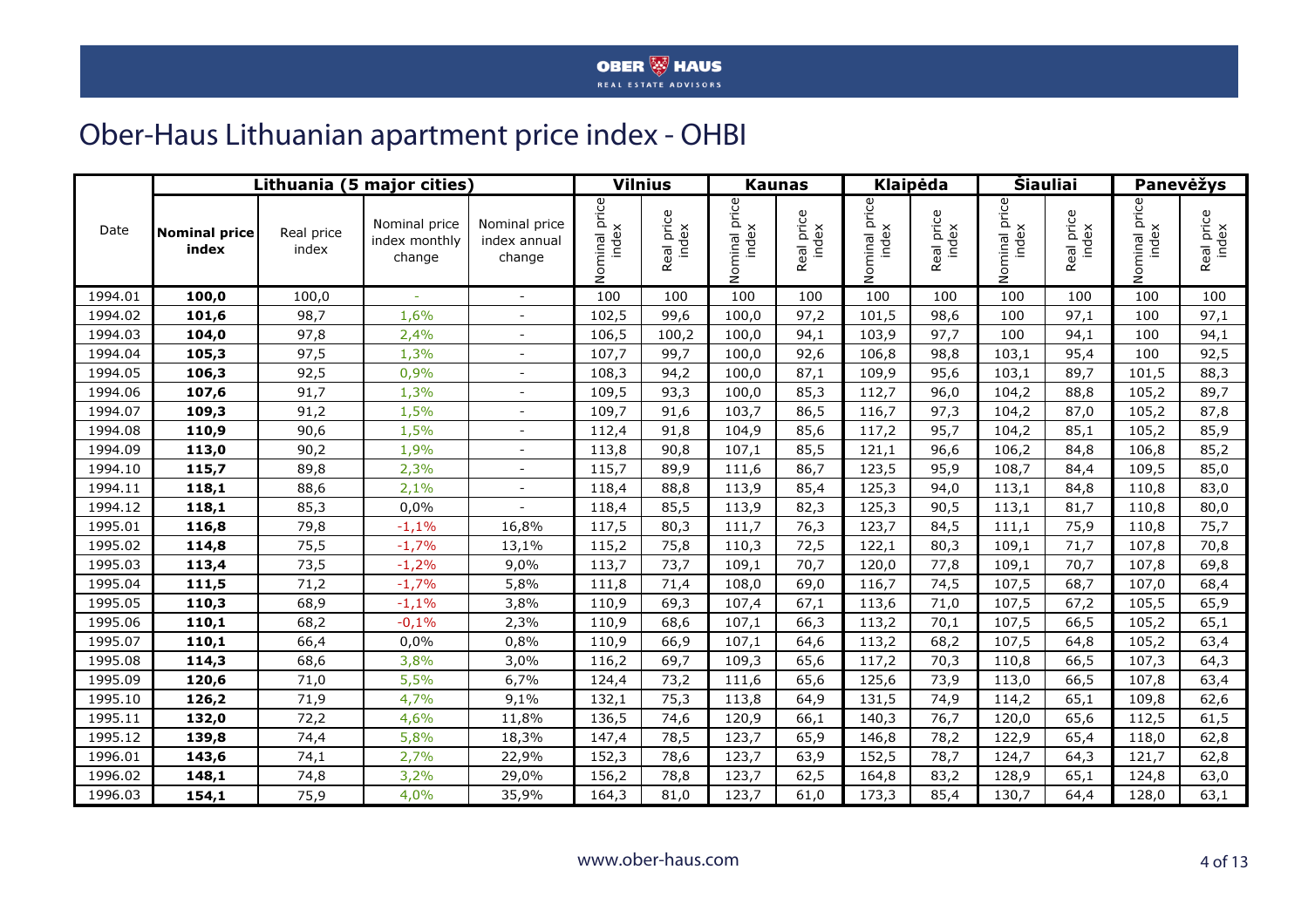|         |                               |                     | Lithuania (5 major cities)               |                                         |                        | <b>Vilnius</b>         |                        | <b>Kaunas</b>       | <b>Klaipėda</b>        |                     |                        | <b>Siauliai</b>     |                        | Panevėžys           |
|---------|-------------------------------|---------------------|------------------------------------------|-----------------------------------------|------------------------|------------------------|------------------------|---------------------|------------------------|---------------------|------------------------|---------------------|------------------------|---------------------|
| Date    | <b>Nominal price</b><br>index | Real price<br>index | Nominal price<br>index monthly<br>change | Nominal price<br>index annual<br>change | Nominal price<br>index | price<br>index<br>Real | Nominal price<br>index | Real price<br>index | Nominal price<br>index | Real price<br>index | Nominal price<br>index | Real price<br>index | Nominal price<br>index | Real price<br>index |
| 1996.04 | 157,3                         | 76,4                | 2,1%                                     | 41,1%                                   | 166,3                  | 80,8                   | 131,6                  | 64,0                | 173,3                  | 84,2                | 135,6                  | 65,9                | 135,5                  | 65,8                |
| 1996.05 | 158,0                         | 76,5                | 0,4%                                     | 43,3%                                   | 166,3                  | 80,5                   | 133,6                  | 64,6                | 173,3                  | 83,9                | 138,2                  | 66,9                | 138,3                  | 66,9                |
| 1996.06 | 164,7                         | 79,1                | 4,2%                                     | 49,5%                                   | 174,2                  | 83,7                   | 137,9                  | 66,3                | 182,0                  | 87,5                | 140,9                  | 67,7                | 138,3                  | 66,5                |
| 1996.07 | 166,0                         | 79,6                | 0,8%                                     | 50,7%                                   | 174,2                  | 83,5                   | 143,1                  | 68,6                | 182,0                  | 87,3                | 144,9                  | 69,5                | 138,3                  | 66,3                |
| 1996.08 | 167,0                         | 80,0                | 0,6%                                     | 46,1%                                   | 174,2                  | 83,5                   | 147,3                  | 70,6                | 182,0                  | 87,2                | 146,7                  | 70,3                | 138,3                  | 66,3                |
| 1996.09 | 172,2                         | 81,8                | 3,1%                                     | 42,8%                                   | 180,9                  | 85,9                   | 148,8                  | 70,7                | 189,6                  | 90,0                | 147,9                  | 70,3                | 138,3                  | 65,7                |
| 1996.10 | 172,4                         | 81,4                | 0,1%                                     | 36,6%                                   | 180,9                  | 85,4                   | 148,8                  | 70,3                | 189,6                  | 89,5                | 147,9                  | 69,8                | 144,1                  | 68,0                |
| 1996.11 | 172,6                         | 80,2                | 0,1%                                     | 30,7%                                   | 180,9                  | 84,1                   | 148,8                  | 69,2                | 189,6                  | 88,1                | 147,9                  | 68,8                | 147,0                  | 68,4                |
| 1996.12 | 172,6                         | 79,4                | 0,0%                                     | 23,5%                                   | 180,9                  | 83,2                   | 148,9                  | 68,5                | 189,6                  | 87,2                | 147,9                  | 68,0                | 147,0                  | 67,6                |
| 1997.01 | 172,6                         | 77,2                | 0,0%                                     | 20,2%                                   | 180,9                  | 81,0                   | 148,9                  | 66,6                | 189,6                  | 84,9                | 148,0                  | 66,2                | 147,0                  | 65,8                |
| 1997.02 | 172,6                         | 76,8                | 0,0%                                     | 16,5%                                   | 180,9                  | 80,5                   | 148,9                  | 66,3                | 189,6                  | 84,4                | 148,0                  | 65,9                | 147,0                  | 65,4                |
| 1997.03 | 172,0                         | 76,6                | $-0,3%$                                  | 11,6%                                   | 180,1                  | 80,2                   | 148,4                  | 66,1                | 189,6                  | 84,5                | 146,7                  | 65,3                | 147,0                  | 65,5                |
| 1997.04 | 170,5                         | 75,8                | $-0,8%$                                  | 8,4%                                    | 178,6                  | 79,4                   | 146,9                  | 65,3                | 187,7                  | 83,4                | 146,2                  | 65,0                | 147,0                  | 65,3                |
| 1997.05 | 169,9                         | 75,0                | $-0,4%$                                  | 7,6%                                    | 178,6                  | 78,9                   | 145,9                  | 64,4                | 185,9                  | 82,1                | 145,0                  | 64,0                | 147,0                  | 64,9                |
| 1997.06 | 169,7                         | 74,9                | $-0,1%$                                  | 3,1%                                    | 178,6                  | 78,8                   | 145,9                  | 64,4                | 184,8                  | 81,5                | 145,0                  | 64,0                | 147,0                  | 64,9                |
| 1997.07 | 167,8                         | 73,2                | $-1,1%$                                  | 1,1%                                    | 175,9                  | 76,7                   | 145,3                  | 63,3                | 183,0                  | 79,8                | 144,2                  | 62,9                | 147,0                  | 64,1                |
| 1997.08 | 167,5                         | 72,8                | $-0,2%$                                  | 0,3%                                    | 175,9                  | 76,5                   | 144,5                  | 62,8                | 183,0                  | 79,6                | 142,2                  | 61,8                | 147,0                  | 63,9                |
| 1997.09 | 168,3                         | 73,1                | 0,4%                                     | $-2,3%$                                 | 177,3                  | 77,0                   | 144,5                  | 62,7                | 183,0                  | 79,5                | 142,2                  | 61,8                | 147,0                  | 63,9                |
| 1997.10 | 168,3                         | 72,6                | 0,0%                                     | $-2,4%$                                 | 177,3                  | 76,5                   | 144,5                  | 62,3                | 183,0                  | 79,0                | 142,2                  | 61,4                | 147,0                  | 63,5                |
| 1997.11 | 168,6                         | 71,8                | 0,2%                                     | $-2,3%$                                 | 177,3                  | 75,5                   | 144,5                  | 61,5                | 184,9                  | 78,7                | 142,2                  | 60,6                | 147,0                  | 62,6                |
| 1997.12 | 168,7                         | 71,5                | 0,0%                                     | $-2,2%$                                 | 177,3                  | 75,2                   | 144,5                  | 61,3                | 184,9                  | 78,4                | 143,6                  | 60,9                | 147,0                  | 62,3                |
| 1998.01 | 168,8                         | 70,9                | 0,1%                                     | $-2,2%$                                 | 177,4                  | 74,5                   | 144,5                  | 60,7                | 184,9                  | 77,6                | 145,1                  | 60,9                | 147,0                  | 61,7                |
| 1998.02 | 168,9                         | 70,7                | 0,1%                                     | $-2,1%$                                 | 177,4                  | 74,3                   | 144,5                  | 60,5                | 184,9                  | 77,4                | 145,1                  | 60,7                | 150,3                  | 62,9                |
| 1998.03 | 172,0                         | 71,8                | 1,8%                                     | 0,0%                                    | 180,1                  | 75,2                   | 147,4                  | 61,5                | 188,7                  | 78,7                | 149,6                  | 62,4                | 154,8                  | 64,6                |
| 1998.04 | 174,0                         | 72,3                | 1,1%                                     | 2,0%                                    | 183,9                  | 76,4                   | 147,4                  | 61,3                | 188,7                  | 78,4                | 149,6                  | 62,2                | 154,8                  | 64,3                |
| 1998.05 | 178,3                         | 73,6                | 2,5%                                     | 4,9%                                    | 191,0                  | 78,8                   | 147,4                  | 60,8                | 192,5                  | 79,5                | 149,6                  | 61,7                | 154,8                  | 63,9                |
| 1998.06 | 182,8                         | 76,1                | 2,5%                                     | 7,7%                                    | 197,1                  | 82,1                   | 153,2                  | 63,8                | 192,5                  | 80,1                | 153,1                  | 63,7                | 154,8                  | 64,4                |
| 1998.07 | 186,4                         | 77,2                | 2,0%                                     | 11,1%                                   | 202,8                  | 84,0                   | 153,2                  | 63,5                | 196,4                  | 81,4                | 153,1                  | 63,4                | 154,8                  | 64,1                |
| 1998.08 | 191,4                         | 79,6                | 2,7%                                     | 14,3%                                   | 208,4                  | 86,6                   | 156,2                  | 64,9                | 204,6                  | 85,0                | 153,1                  | 63,6                | 154,8                  | 64,3                |
| 1998.09 | 197,1                         | 82,1                | 3,0%                                     | 17,2%                                   | 219,0                  | 91,2                   | 156,2                  | 65,0                | 204,6                  | 85,2                | 155,8                  | 64,9                | 160,5                  | 66,8                |
| 1998.10 | 205,1                         | 84,6                | 4,0%                                     | 21,9%                                   | 234,3                  | 96,6                   | 156,2                  | 64,4                | 204,6                  | 84,4                | 155,8                  | 64,2                | 164,6                  | 67,9                |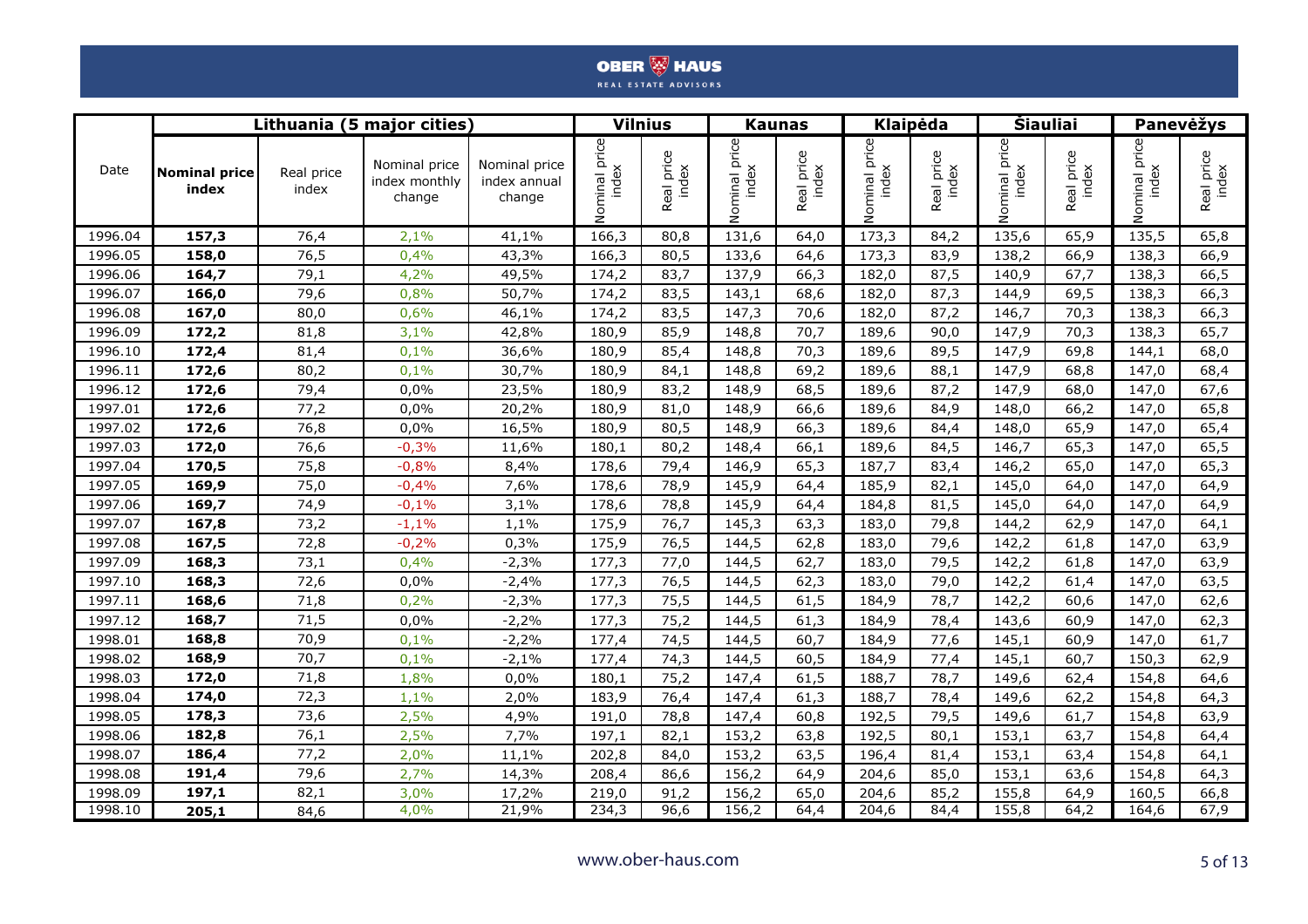|         |                               |                     | Lithuania (5 major cities)               |                                         |                        | <b>Vilnius</b>             |                        | <b>Kaunas</b>          | <b>Klaipėda</b>        |                            |                           | <b>Siauliai</b>     |                           | Panevėžys           |
|---------|-------------------------------|---------------------|------------------------------------------|-----------------------------------------|------------------------|----------------------------|------------------------|------------------------|------------------------|----------------------------|---------------------------|---------------------|---------------------------|---------------------|
| Date    | <b>Nominal price</b><br>index | Real price<br>index | Nominal price<br>index monthly<br>change | Nominal price<br>index annual<br>change | Nominal price<br>index | aal price<br>index<br>Real | Nominal price<br>index | price<br>index<br>Real | Nominal price<br>index | eal price<br>index<br>Real | price<br>index<br>Nominal | Real price<br>index | price<br>index<br>Nominal | Real price<br>index |
| 1998.11 | 216,9                         | 89,2                | 5,8%                                     | 28,7%                                   | 254,9                  | 104,8                      | 159,4                  | 65,6                   | 208,0                  | 85,6                       | 158,2                     | 65,1                | 164,6                     | 67,7                |
| 1998.12 | 226,6                         | 93,2                | 4,5%                                     | 34,4%                                   | 269,5                  | 110,9                      | 161,3                  | 66,3                   | 216,0                  | 88,9                       | 162,0                     | 66,6                | 169,7                     | 69,8                |
| 1999.01 | 230,2                         | 93,7                | 1,6%                                     | 36,3%                                   | 271,2                  | 110,4                      | 164,0                  | 66,8                   | 227,4                  | 92,6                       | 162,0                     | 66,0                | 169,7                     | 69,1                |
| 1999.02 | 239,3                         | 97,4                | 4,0%                                     | 41,6%                                   | 286,8                  | 116,8                      | 167,7                  | 68,3                   | 227,4                  | 92,6                       | 166,2                     | 67,7                | 174,5                     | 71,1                |
| 1999.03 | 243,1                         | 99,3                | 1,6%                                     | 41,3%                                   | 291,0                  | 118,8                      | 167,8                  | 68,5                   | 234,8                  | 95,9                       | 169,3                     | 69,1                | 177,8                     | 72,6                |
| 1999.04 | 247,0                         | 100,8               | 1,6%                                     | 42,0%                                   | 291,0                  | 118,8                      | 174,7                  | 71,3                   | 247,1                  | 100,9                      | 169,3                     | 69,1                | 179,8                     | 73,4                |
| 1999.05 | 247,4                         | 101,0               | 0,2%                                     | 38,8%                                   | 291,0                  | 118,8                      | 174,7                  | 71,3                   | 247,1                  | 100,9                      | 177,6                     | 72,5                | 179,8                     | 73,4                |
| 1999.06 | 247,4                         | 101,2               | 0,0%                                     | 35,3%                                   | 291,0                  | 119,0                      | 174,7                  | 71,4                   | 247,1                  | 101,1                      | 177,6                     | 72,6                | 179,8                     | 73,5                |
| 1999.07 | 247,4                         | 101,6               | 0,0%                                     | 32,7%                                   | 291,0                  | 119,5                      | 174,7                  | 71,7                   | 247,1                  | 101,5                      | 177,6                     | 72,9                | 179,8                     | 73,8                |
| 1999.08 | 245,8                         | 101,1               | $-0,7%$                                  | 28,4%                                   | 288,1                  | 118,5                      | 174,7                  | 71,9                   | 246,0                  | 101,2                      | 177,6                     | 73,0                | 179,8                     | 73,9                |
| 1999.09 | 244,0                         | 99,7                | $-0,7%$                                  | 23,8%                                   | 286,8                  | 117,2                      | 171,4                  | 70,0                   | 246,0                  | 100,5                      | 177,6                     | 72,5                | 179,8                     | 73,5                |
| 1999.10 | 238,3                         | 97,9                | $-2,3%$                                  | 16,2%                                   | 276,2                  | 113,5                      | 171,1                  | 70,3                   | 244,0                  | 100,3                      | 174,2                     | 71,6                | 176,4                     | 72,5                |
| 1999.11 | 234,2                         | 96,2                | $-1,7%$                                  | 8,0%                                    | 271,4                  | 111,5                      | 164,3                  | 67,5                   | 244,0                  | 100,2                      | 174,2                     | 71,5                | 171,8                     | 70,5                |
| 1999.12 | 228,6                         | 93,6                | $-2,4%$                                  | 0,8%                                    | 264,2                  | 108,2                      | 157,1                  | 64,4                   | 244,0                  | 99,9                       | 168,0                     | 68,8                | 167,5                     | 68,6                |
| 2000.01 | 225,1                         | 90,9                | $-1,5%$                                  | $-2,2%$                                 | 259,3                  | 104,7                      | 154,2                  | 62,3                   | 244,0                  | 98,5                       | 163,3                     | 65,9                | 165,4                     | 66,8                |
| 2000.02 | 223,7                         | 90,2                | $-0,6%$                                  | $-6,5%$                                 | 258,1                  | 104,1                      | 154,2                  | 62,2                   | 244,0                  | 98,4                       | 156,4                     | 63,1                | 155,0                     | 62,5                |
| 2000.03 | 221,8                         | 89,7                | $-0,8%$                                  | $-8,8%$                                 | 257,9                  | 104,3                      | 150,9                  | 61,0                   | 244,0                  | 98,7                       | 144,7                     | 58,5                | 145,3                     | 58,7                |
| 2000.04 | 214,8                         | 86,9                | $-3,2%$                                  | $-13,0%$                                | 246,5                  | 99,7                       | 150,9                  | 61,0                   | 237,3                  | 96,0                       | 143,3                     | 58,0                | 145,1                     | 58,7                |
| 2000.05 | 214,8                         | 87,2                | 0,0%                                     | $-13,2%$                                | 246,5                  | 100,1                      | 150,9                  | 61,3                   | 237,3                  | 96,4                       | 143,3                     | 58,2                | 145,1                     | 58,9                |
| 2000.06 | 212,7                         | 85,9                | $-1,0%$                                  | $-14,1%$                                | 246,5                  | 99,5                       | 143,1                  | 57,8                   | 237,3                  | 95,8                       | 140,2                     | 56,6                | 137,8                     | 55,6                |
| 2000.07 | 208,1                         | 84,3                | $-2,1%$                                  | $-15,9%$                                | 241,1                  | 97,6                       | 140,7                  | 57,0                   | 234,7                  | 95,0                       | 133,8                     | 54,2                | 126,8                     | 51,3                |
| 2000.08 | 205,8                         | 83,8                | $-1,1%$                                  | $-16,2%$                                | 241,2                  | 98,2                       | 137,3                  | 55,9                   | 229,5                  | 93,4                       | 127,8                     | 52,0                | 119,5                     | 48,7                |
| 2000.09 | 203,7                         | 82,8                | $-1,1%$                                  | $-16,5%$                                | 241,1                  | 98,0                       | 135,1                  | 54,9                   | 223,5                  | 90,8                       | 119,3                     | 48,5                | 117,8                     | 47,9                |
| 2000.10 | 201,2                         | 81,7                | $-1,2%$                                  | $-15,6%$                                | 237,5                  | 96,4                       | 135,1                  | 54,8                   | 221,5                  | 89,9                       | 115,8                     | 47,0                | 117,2                     | 47,6                |
| 2000.11 | 200,6                         | 81,1                | $-0,3%$                                  | $-14,3%$                                | 236,3                  | 95,5                       | 135,1                  | 54,6                   | 221,5                  | 89,5                       | 115,8                     | 46,8                | 117,2                     | 47,4                |
| 2000.12 | 198,9                         | 80,2                | $-0,8%$                                  | $-13,0%$                                | 232,9                  | 93,9                       | 135,1                  | 54,4                   | 221,5                  | 89,3                       | 115,8                     | 46,7                | 117,2                     | 47,3                |
| 2001.01 | 197,5                         | 79,8                | $-0,7%$                                  | $-12,2%$                                | 230,1                  | 93,0                       | 135,1                  | 54,6                   | 221,5                  | 89,5                       | 115,8                     | 46,8                | 117,2                     | 47,4                |
| 2001.02 | 197,5                         | 79,7                | 0,0%                                     | $-11,7%$                                | 230,1                  | 92,8                       | 135,1                  | 54,5                   | 221,5                  | 89,3                       | 115,8                     | 46,7                | 117,2                     | 47,3                |
| 2001.03 | 195,7                         | 78,5                | $-0,9%$                                  | $-11,8%$                                | 226,5                  | 90,9                       | 135,1                  | 54,2                   | 221,5                  | 88,8                       | 115,8                     | 46,4                | 117,2                     | 47,0                |
| 2001.04 | 195,7                         | 78,4                | 0,0%                                     | $-8,9%$                                 | 226,5                  | 90,7                       | 135,1                  | 54,1                   | 221,5                  | 88,7                       | 115,8                     | 46,4                | 117,2                     | 46,9                |
| 2001.05 | 195,6                         | 77,9                | $-0,1%$                                  | $-8,9%$                                 | 226,5                  | 90,2                       | 135,1                  | 53,8                   | 221,5                  | 88,2                       | 113,6                     | 45,2                | 117,3                     | 46,7                |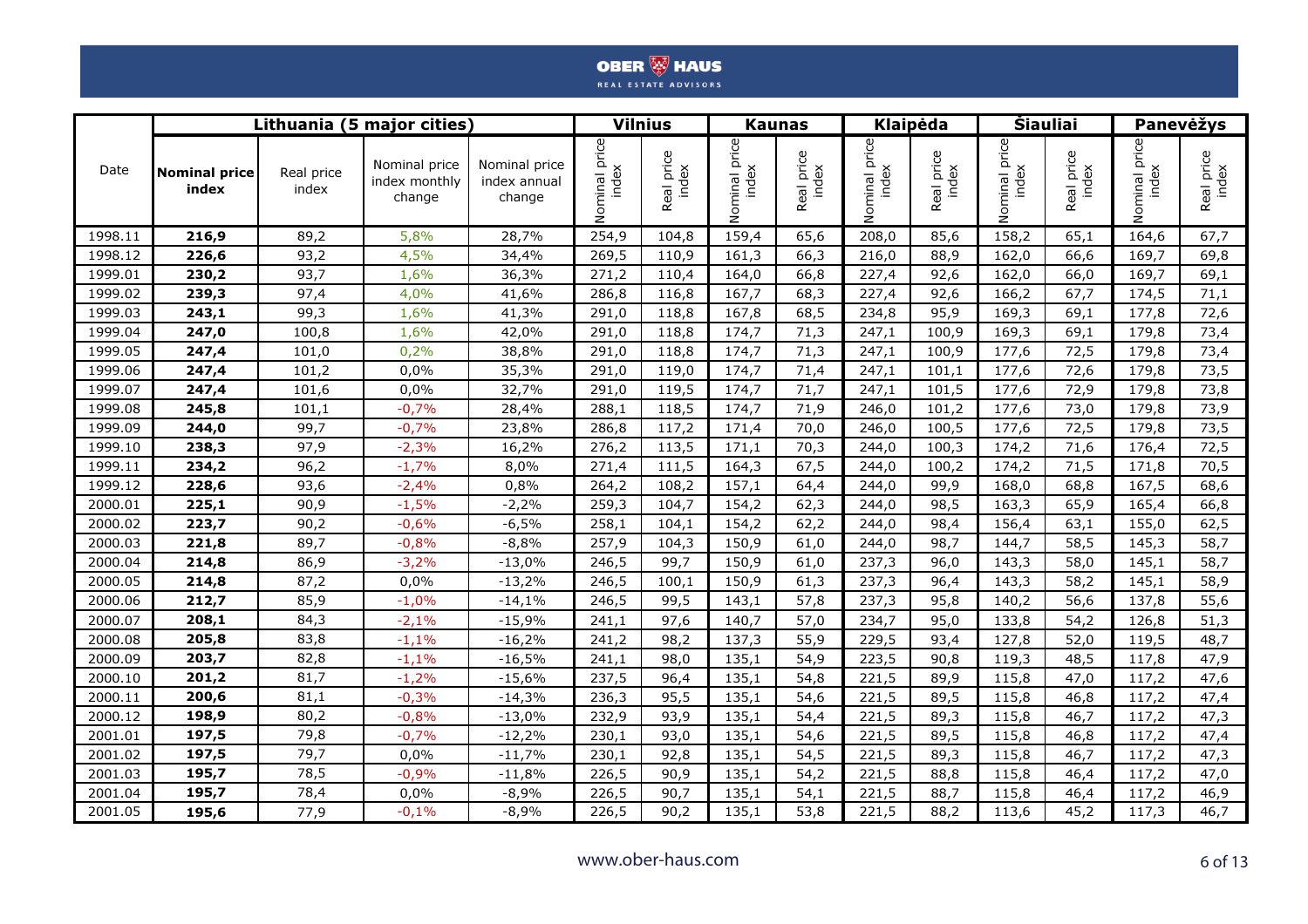|         |                               |                     | Lithuania (5 major cities)               |                                         |                        | <b>Vilnius</b>             |                        | <b>Kaunas</b>          | <b>Klaipėda</b>        |                            |                           | <b>Siauliai</b>     |                           | Panevėžys           |
|---------|-------------------------------|---------------------|------------------------------------------|-----------------------------------------|------------------------|----------------------------|------------------------|------------------------|------------------------|----------------------------|---------------------------|---------------------|---------------------------|---------------------|
| Date    | <b>Nominal price</b><br>index | Real price<br>index | Nominal price<br>index monthly<br>change | Nominal price<br>index annual<br>change | Nominal price<br>index | aal price<br>index<br>Real | Nominal price<br>index | price<br>index<br>Real | Nominal price<br>index | eal price<br>index<br>Real | price<br>index<br>Nominal | Real price<br>index | price<br>index<br>Nominal | Real price<br>index |
| 2001.06 | 195,6                         | 77,4                | 0,0%                                     | $-8,0%$                                 | 226,5                  | 89,7                       | 135,1                  | 53,5                   | 221,5                  | 87,7                       | 113,6                     | 44,9                | 117,0                     | 46,3                |
| 2001.07 | 195,1                         | 77,9                | $-0,2%$                                  | $-6,3%$                                 | 225,9                  | 90,2                       | 135,1                  | 53,9                   | 221,5                  | 88,4                       | 113,6                     | 45,3                | 113,3                     | 45,2                |
| 2001.08 | 195,4                         | 77,5                | 0,2%                                     | $-5,1%$                                 | 227,6                  | 90,2                       | 135,1                  | 53,5                   | 219,1                  | 86,9                       | 112,0                     | 44,4                | 113,3                     | 44,9                |
| 2001.09 | 195,1                         | 77,5                | $-0,2%$                                  | $-4,2%$                                 | 227,7                  | 90,5                       | 133,0                  | 52,9                   | 219,1                  | 87,1                       | 112,0                     | 44,5                | 113,3                     | 45,0                |
| 2001.10 | 195,4                         | 77,4                | 0,2%                                     | $-2,9%$                                 | 228,5                  | 90,5                       | 133,0                  | 52,7                   | 219,1                  | 86,8                       | 112,0                     | 44,4                | 113,3                     | 44,9                |
| 2001.11 | 196,7                         | 78,0                | 0,6%                                     | $-2,0%$                                 | 232,8                  | 92,3                       | 130,4                  | 51,7                   | 216,9                  | 86,0                       | 112,0                     | 44,4                | 113,3                     | 44,9                |
| 2001.12 | 196,7                         | 77,7                | 0,0%                                     | $-1,1%$                                 | 232,8                  | 91,9                       | 130,4                  | 51,5                   | 216,9                  | 85,7                       | 112,0                     | 44,2                | 113,3                     | 44,7                |
| 2002.01 | 196,5                         | 76,9                | $-0,1%$                                  | $-0,5%$                                 | 232,8                  | 91,2                       | 130,4                  | 51,1                   | 216,9                  | 85,0                       | 108,0                     | 42,3                | 113,3                     | 44,4                |
| 2002.02 | 197,1                         | 77,3                | 0,3%                                     | $-0,2%$                                 | 232,8                  | 91,3                       | 134,0                  | 52,6                   | 216,9                  | 85,1                       | 106,9                     | 41,9                | 112,3                     | 44,0                |
| 2002.03 | 197,1                         | 77,7                | 0,0%                                     | 0,7%                                    | 232,8                  | 91,8                       | 134,0                  | 52,9                   | 216,9                  | 85,6                       | 106,9                     | 42,2                | 110,5                     | 43,6                |
| 2002.04 | 197,0                         | 77,8                | 0,0%                                     | 0,7%                                    | 232,8                  | 91,9                       | 134,0                  | 52,9                   | 216,9                  | 85,7                       | 106,9                     | 42,2                | 109,5                     | 43,2                |
| 2002.05 | 197,8                         | 78,4                | 0,4%                                     | 1,1%                                    | 232,8                  | 92,2                       | 134,0                  | 53,1                   | 221,5                  | 87,7                       | 106,9                     | 42,3                | 108,2                     | 42,9                |
| 2002.06 | 198,2                         | 78,8                | 0,2%                                     | 1,3%                                    | 232,8                  | 92,5                       | 134,0                  | 53,3                   | 221,5                  | 88,0                       | 113,1                     | 45,0                | 108,3                     | 43,0                |
| 2002.07 | 198,1                         | 78,9                | 0,0%                                     | 1,5%                                    | 232,8                  | 92,7                       | 134,0                  | 53,4                   | 221,5                  | 88,2                       | 113,1                     | 45,1                | 108,3                     | 43,1                |
| 2002.08 | 200,0                         | 80,1                | 0,9%                                     | 2,3%                                    | 236,4                  | 94,7                       | 134,0                  | 53,7                   | 221,5                  | 88,8                       | 113,1                     | 45,3                | 108,3                     | 43,4                |
| 2002.09 | 202,1                         | 81,4                | 1,1%                                     | 3,6%                                    | 239,7                  | 96,6                       | 135,3                  | 54,5                   | 221,5                  | 89,2                       | 113,1                     | 45,6                | 111,8                     | 45,0                |
| 2002.10 | 205,4                         | 82,2                | 1,7%                                     | 5,1%                                    | 244,3                  | 97,7                       | 139,7                  | 55,9                   | 221,5                  | 88,6                       | 113,1                     | 45,3                | 114,5                     | 45,8                |
| 2002.11 | 210,7                         | 84,2                | 2,6%                                     | 7,1%                                    | 252,1                  | 100,8                      | 146,1                  | 58,4                   | 221,5                  | 88,5                       | 113,1                     | 45,2                | 114,5                     | 45,8                |
| 2002.12 | 211,4                         | 84,2                | 0,3%                                     | 7,5%                                    | 252,1                  | 100,4                      | 149,0                  | 59,4                   | 221,5                  | 88,2                       | 113,1                     | 45,1                | 114,5                     | 45,6                |
| 2003.01 | 218,2                         | 87,0                | 3,2%                                     | 11,0%                                   | 262,3                  | 104,6                      | 155,6                  | 62,0                   | 221,5                  | 88,3                       | 115,8                     | 46,2                | 117,2                     | 46,7                |
| 2003.02 | 219,5                         | 87,8                | 0,6%                                     | 11,4%                                   | 260,2                  | 104,0                      | 167,0                  | 66,8                   | 221,5                  | 88,5                       | 115,8                     | 46,3                | 117,2                     | 46,9                |
| 2003.03 | 219,5                         | 87,5                | 0,0%                                     | 11,4%                                   | 260,2                  | 103,7                      | 167,0                  | 66,6                   | 221,5                  | 88,3                       | 115,8                     | 46,2                | 117,2                     | 46,7                |
| 2003.04 | 219,5                         | 87,5                | 0,0%                                     | 11,4%                                   | 260,2                  | 103,7                      | 167,0                  | 66,5                   | 221,5                  | 88,2                       | 115,8                     | 46,1                | 117,2                     | 46,7                |
| 2003.05 | 220,2                         | 87,9                | 0,3%                                     | 11,3%                                   | 260,2                  | 103,8                      | 167,0                  | 66,6                   | 225,2                  | 89,9                       | 115,8                     | 46,2                | 117,2                     | 46,8                |
| 2003.06 | 220,6                         | 88,0                | 0,2%                                     | 11,3%                                   | 260,2                  | 103,7                      | 167,0                  | 66,6                   | 227,1                  | 90,5                       | 115,8                     | 46,2                | 117,2                     | 46,7                |
| 2003.07 | 222,9                         | 89,5                | 1,0%                                     | 12,5%                                   | 260,2                  | 104,5                      | 172,0                  | 69,1                   | 233,7                  | 93,9                       | 115,8                     | 46,5                | 117,2                     | 47,1                |
| 2003.08 | 224,5                         | 90,9                | 0,7%                                     | 12,3%                                   | 260,2                  | 105,3                      | 175,6                  | 71,1                   | 238,5                  | 96,6                       | 115,8                     | 46,9                | 117,2                     | 47,5                |
| 2003.09 | 230,5                         | 93,6                | 2,6%                                     | 14,1%                                   | 263,7                  | 107,1                      | 192,0                  | 78,0                   | 240,9                  | 97,9                       | 119,8                     | 48,6                | 117,3                     | 47,6                |
| 2003.10 | 234,5                         | 95,1                | 1,7%                                     | 14,1%                                   | 263,7                  | 106,9                      | 201,3                  | 81,6                   | 250,2                  | 101,4                      | 122,7                     | 49,7                | 120,8                     | 49,0                |
| 2003.11 | 242,7                         | 98,0                | 3,5%                                     | 15,2%                                   | 264,7                  | 106,9                      | 217,3                  | 87,7                   | 268,5                  | 108,4                      | 133,6                     | 53,9                | 127,3                     | 51,4                |
| 2003.12 | 259,8                         | 104,9               | 7,1%                                     | 22,9%                                   | 288,9                  | 116,7                      | 230,1                  | 92,9                   | 273,9                  | 110,6                      | 144,9                     | 58,5                | 140,5                     | 56,7                |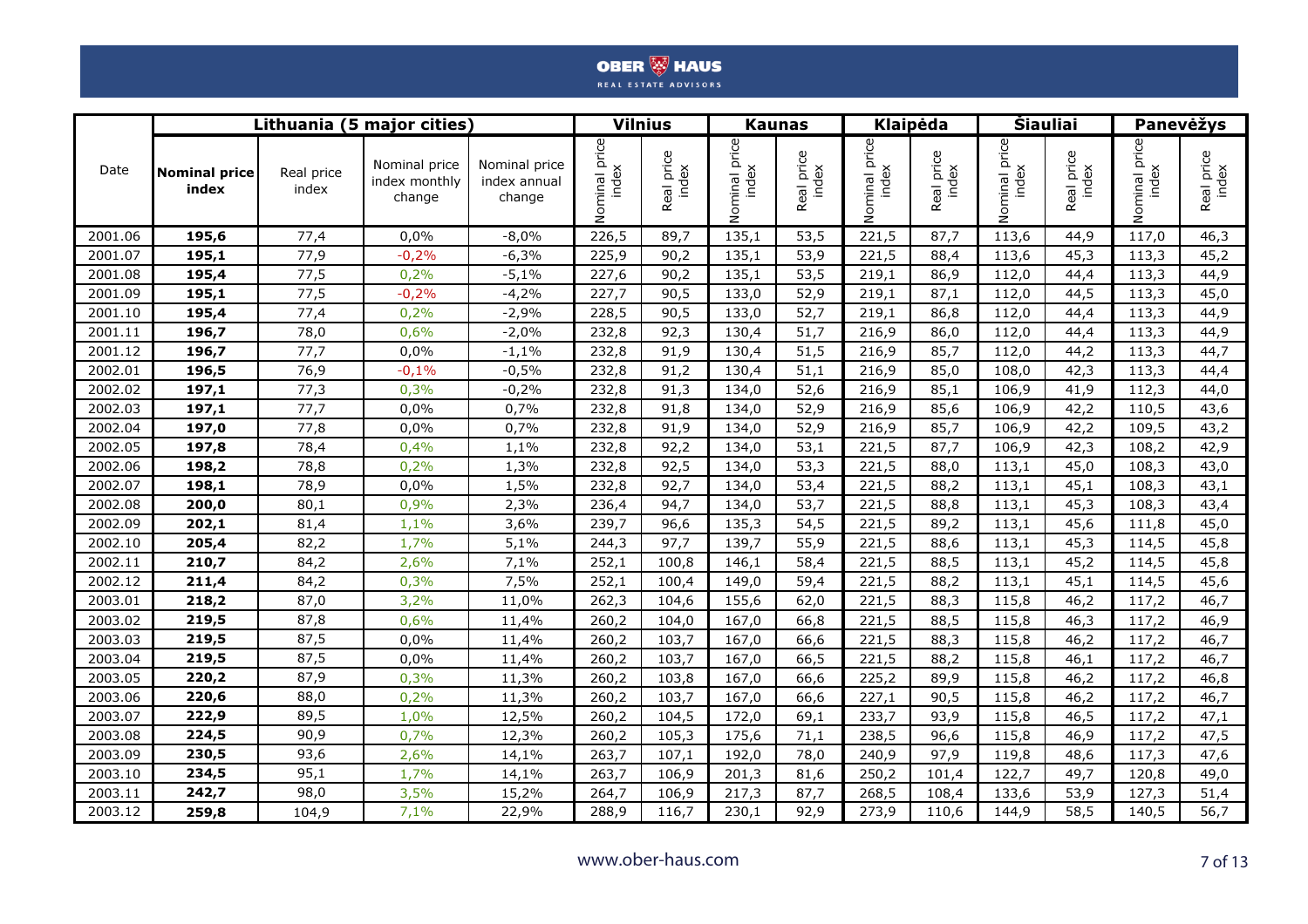|         |                               |                     | Lithuania (5 major cities                |                                         |                        | <b>Vilnius</b>         |                        | <b>Kaunas</b>       |                        | <b>Klaipėda</b>     | <b>Siauliai</b>        |                     |                           | Panevėžys           |
|---------|-------------------------------|---------------------|------------------------------------------|-----------------------------------------|------------------------|------------------------|------------------------|---------------------|------------------------|---------------------|------------------------|---------------------|---------------------------|---------------------|
| Date    | <b>Nominal price</b><br>index | Real price<br>index | Nominal price<br>index monthly<br>change | Nominal price<br>index annual<br>change | Nominal price<br>index | price<br>index<br>Real | Nominal price<br>index | Real price<br>index | Nominal price<br>index | Real price<br>index | Nominal price<br>index | Real price<br>index | price<br>index<br>Nominal | Real price<br>index |
| 2004.01 | 263,5                         | 106,4               | 1,4%                                     | 20,8%                                   | 292,4                  | 118,1                  | 235,3                  | 95,0                | 273,9                  | 110,6               | 150,7                  | 60,8                | 152,6                     | 61,6                |
| 2004.02 | 271,7                         | 109,9               | 3,1%                                     | 23,8%                                   | 304,8                  | 123,3                  | 242,6                  | 98,1                | 273,9                  | 110,8               | 154,7                  | 62,6                | 158,5                     | 64,1                |
| 2004.03 | 276,0                         | 111,1               | 1,6%                                     | 25,7%                                   | 312,1                  | 125,6                  | 243,1                  | 97,8                | 276,0                  | 111,1               | 154,7                  | 62,2                | 160,5                     | 64,6                |
| 2004.04 | 276,5                         | 110,9               | 0,2%                                     | 26,0%                                   | 312,1                  | 125,2                  | 243,1                  | 97,5                | 276,0                  | 110,7               | 158,7                  | 63,6                | 167,8                     | 67,3                |
| 2004.05 | 276,7                         | 109,3               | 0,1%                                     | 25,7%                                   | 312,1                  | 123,2                  | 240,7                  | 95,0                | 276,0                  | 109,0               | 166,4                  | 65,7                | 174,8                     | 69,0                |
| 2004.06 | 277,9                         | 109,6               | 0,4%                                     | 26,0%                                   | 312,1                  | 123,1                  | 240,7                  | 95,0                | 279,7                  | 110,4               | 166,3                  | 65,6                | 186,8                     | 73,7                |
| 2004.07 | 278,5                         | 110,0               | 0,2%                                     | 25,0%                                   | 312,1                  | 123,2                  | 243,1                  | 96,0                | 279,7                  | 110,5               | 168,6                  | 66,6                | 186,8                     | 73,7                |
| 2004.08 | 287,5                         | 113,9               | 3,2%                                     | 28,1%                                   | 326,9                  | 129,5                  | 250,4                  | 99,2                | 279,7                  | 110,8               | 168,6                  | 66,8                | 186,8                     | 74,0                |
| 2004.09 | 295,8                         | 116,5               | 2,9%                                     | 28,3%                                   | 338,6                  | 133,4                  | 260,4                  | 102,6               | 279,7                  | 110,2               | 168,6                  | 66,4                | 190,5                     | 75,0                |
| 2004.10 | 299,3                         | 117,7               | 1,2%                                     | 27,6%                                   | 344,1                  | 135,3                  | 260,4                  | 102,4               | 279,7                  | 110,0               | 177,6                  | 69,8                | 197,8                     | 77,8                |
| 2004.11 | 308,9                         | 121,2               | 3,2%                                     | 27,3%                                   | 352,8                  | 138,4                  | 270,9                  | 106,3               | 291,9                  | 114,5               | 184,4                  | 72,3                | 205,5                     | 80,6                |
| 2004.12 | 322,6                         | 126,6               | 4,4%                                     | 24,2%                                   | 370,8                  | 145,6                  | 276,1                  | 108,4               | 303,1                  | 119,0               | 201,4                  | 79,1                | 216,4                     | 85,0                |
| 2005.01 | 329,8                         | 129,5               | 2,2%                                     | 25,2%                                   | 379,5                  | 149,0                  | 276,1                  | 108,4               | 307,4                  | 120,7               | 230,8                  | 90,6                | 225,5                     | 88,5                |
| 2005.02 | 346,5                         | 135,8               | 5,1%                                     | 27,5%                                   | 399,3                  | 156,5                  | 285,9                  | 112,0               | 322,4                  | 126,4               | 250,9                  | 98,3                | 244,1                     | 95,7                |
| 2005.03 | 362,1                         | 141,1               | 4,5%                                     | 31,2%                                   | 410,7                  | 160,1                  | 296,0                  | 115,4               | 352,5                  | 137,4               | 278,1                  | 108,4               | 257,3                     | 100,3               |
| 2005.04 | 377,6                         | 146,7               | 4,3%                                     | 36,5%                                   | 432,0                  | 167,9                  | 305,4                  | 118,7               | 357,7                  | 139,0               | 295,0                  | 114,6               | 276,6                     | 107,5               |
| 2005.05 | 398,7                         | 154,5               | 5,6%                                     | 44,1%                                   | 457,5                  | 177,3                  | 327,1                  | 126,8               | 373,1                  | 144,6               | 295,0                  | 114,3               | 297,3                     | 115,2               |
| 2005.06 | 412,7                         | 159,7               | 3,5%                                     | 48,5%                                   | 465,3                  | 180,1                  | 355,3                  | 137,5               | 389,4                  | 150,7               | 306,6                  | 118,6               | 305,8                     | 118,3               |
| 2005.07 | 425,7                         | 165,0               | 3,1%                                     | 52,8%                                   | 476,7                  | 184,8                  | 377,4                  | 146,3               | 398,3                  | 154,4               | 306,6                  | 118,8               | 328,3                     | 127,2               |
| 2005.08 | 440,4                         | 170,5               | 3,4%                                     | 53,2%                                   | 489,0                  | 189,4                  | 402,1                  | 155,7               | 407,5                  | 157,8               | 306,6                  | 118,7               | 367,1                     | 142,2               |
| 2005.09 | 468,7                         | 180,1               | 6,4%                                     | 58,5%                                   | 511,3                  | 196,4                  | 448,5                  | 172,3               | 439,5                  | 168,8               | 312,4                  | 120,0               | 389,5                     | 149,6               |
| 2005.10 | 491,2                         | 187,5               | 4,8%                                     | 64,1%                                   | 538,9                  | 205,7                  | 476,2                  | 181,8               | 453,5                  | 173,1               | 312,4                  | 119,2               | 389,5                     | 148,7               |
| 2005.11 | 506,2                         | 193,1               | 3,1%                                     | 63,9%                                   | 553,9                  | 211,3                  | 493,1                  | 188,1               | 469,0                  | 178,9               | 329,1                  | 125,5               | 389,5                     | 148,6               |
| 2005.12 | 518,6                         | 197,6               | 2,4%                                     | 60,8%                                   | 566,4                  | 215,9                  | 493,1                  | 187,9               | 494,9                  | 188,6               | 351,1                  | 133,8               | 389,5                     | 148,4               |
| 2006.01 | 540,4                         | 204,9               | 4,2%                                     | 63,9%                                   | 596,8                  | 226,3                  | 493,1                  | 187,0               | 517,2                  | 196,1               | 391,3                  | 148,4               | 389,5                     | 147,7               |
| 2006.02 | 568,9                         | 215,6               | 5,3%                                     | 64,2%                                   | 627,0                  | 237,6                  | 509,2                  | 193,0               | 562,0                  | 213,0               | 416,9                  | 158,0               | 390,5                     | 148,0               |
| 2006.03 | 579,0                         | 219,0               | 1,8%                                     | 59,9%                                   | 641,6                  | 242,7                  | 497,6                  | 188,2               | 581,5                  | 219,9               | 444,4                  | 168,1               | 390,5                     | 147,7               |
| 2006.04 | 576,8                         | 216,7               | $-0,4%$                                  | 52,8%                                   | 640,0                  | 240,4                  | 497,6                  | 186,9               | 570,3                  | 214,2               | 454,6                  | 170,7               | 394,7                     | 148,2               |
| 2006.05 | 577,0                         | 215,8               | 0,0%                                     | 44,7%                                   | 641,5                  | 239,9                  | 497,6                  | 186,1               | 567,3                  | 212,2               | 454,6                  | 170,0               | 394,7                     | 147,6               |
| 2006.06 | 575,4                         | 214,7               | $-0,3%$                                  | 39,4%                                   | 636,9                  | 237,6                  | 501,7                  | 187,1               | 564,8                  | 210,7               | 454,6                  | 169,6               | 402,3                     | 150,1               |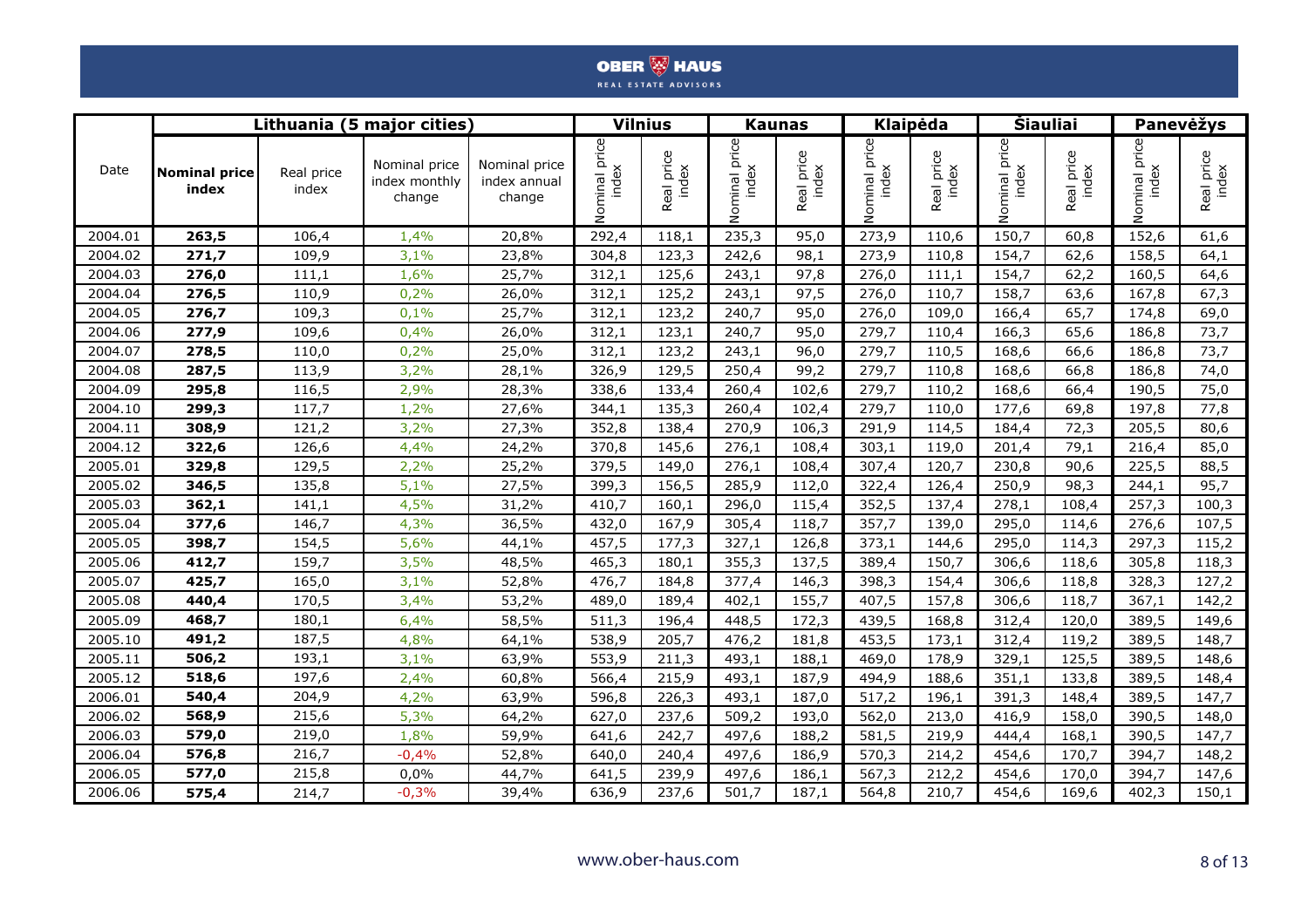|         |                               |                     | Lithuania (5 major cities)               |                                         |                        | <b>Vilnius</b>             |                        | <b>Kaunas</b>          | <b>Klaipėda</b>        |                     |                        | Šiauliai            |                           | Panevėžys           |
|---------|-------------------------------|---------------------|------------------------------------------|-----------------------------------------|------------------------|----------------------------|------------------------|------------------------|------------------------|---------------------|------------------------|---------------------|---------------------------|---------------------|
| Date    | <b>Nominal price</b><br>index | Real price<br>index | Nominal price<br>index monthly<br>change | Nominal price<br>index annual<br>change | Nominal price<br>index | aal price<br>index<br>Real | Nominal price<br>index | price<br>index<br>Real | Nominal price<br>index | Real price<br>index | Nominal price<br>index | Real price<br>index | price<br>index<br>Nominal | Real price<br>index |
| 2006.07 | 578,4                         | 214,7               | 0,5%                                     | 35,9%                                   | 637,9                  | 236,8                      | 501,7                  | 186,2                  | 572,8                  | 212,6               | 454,6                  | 168,7               | 427,3                     | 158,6               |
| 2006.08 | 581,5                         | 215,9               | 0,5%                                     | 32,0%                                   | 637,8                  | 236,9                      | 501,7                  | 186,3                  | 584,8                  | 217,2               | 454,6                  | 168,8               | 450,5                     | 167,3               |
| 2006.09 | 589,0                         | 219,0               | 1,3%                                     | 25,7%                                   | 645,1                  | 239,9                      | 494,4                  | 183,8                  | 607,5                  | 225,9               | 456,8                  | 169,9               | 475,8                     | 177,0               |
| 2006.10 | 589,9                         | 217,2               | 0,2%                                     | 20,1%                                   | 646,9                  | 238,2                      | 494,4                  | 182,0                  | 607,5                  | 223,7               | 456,8                  | 168,2               | 475,8                     | 175,2               |
| 2006.11 | 591,2                         | 216,0               | 0,2%                                     | 16,8%                                   | 648,3                  | 236,9                      | 494,4                  | 180,6                  | 607,5                  | 221,9               | 460,6                  | 168,3               | 485,3                     | 177,3               |
| 2006.12 | 603,9                         | 220,2               | 2,2%                                     | 16,4%                                   | 653,9                  | 238,4                      | 516,0                  | 188,1                  | 623,3                  | 227,2               | 489,2                  | 178,3               | 505,0                     | 184,1               |
| 2007.01 | 621,4                         | 226,5               | 2,9%                                     | 15,0%                                   | 667,6                  | 243,3                      | 542,7                  | 197,8                  | 649,7                  | 236,8               | 489,2                  | 178,3               | 505.0                     | 184,1               |
| 2007.02 | 639,7                         | 232,3               | 2,9%                                     | 12,4%                                   | 675,8                  | 245,4                      | 570,1                  | 207,0                  | 675,9                  | 245,4               | 520,4                  | 189,0               | 548,0                     | 199,0               |
| 2007.03 | 669,2                         | 241,6               | 4,6%                                     | 15,6%                                   | 687,8                  | 248,3                      | 601,4                  | 217,1                  | 743,9                  | 268,6               | 558,5                  | 201,6               | 600,2                     | 216,7               |
| 2007.04 | 712,3                         | 255,0               | 6,4%                                     | 23,5%                                   | 733,5                  | 262,6                      | 653,8                  | 234,1                  | 779,5                  | 279,0               | 570,4                  | 204,2               | 638,8                     | 228,7               |
| 2007.05 | 737,2                         | 262,6               | 3,5%                                     | 27,7%                                   | 752,3                  | 268,0                      | 692,5                  | 246,7                  | 791,5                  | 282,0               | 603,1                  | 214,8               | 715,7                     | 255,0               |
| 2007.06 | 745,4                         | 264,9               | 1,1%                                     | 29,5%                                   | 760,5                  | 270,2                      | 694,7                  | 246,8                  | 791,5                  | 281,2               | 624,4                  | 221,9               | 780,0                     | 277,1               |
| 2007.07 | 757,5                         | 267,5               | 1,6%                                     | 31,0%                                   | 763,6                  | 269,6                      | 727,4                  | 256,8                  | 791,5                  | 279,5               | 639,3                  | 225,7               | 851,7                     | 300,7               |
| 2007.08 | 774,5                         | 272,5               | 2,2%                                     | 33,2%                                   | 781,4                  | 274,9                      | 727,4                  | 255,9                  | 818,0                  | 287,8               | 693,9                  | 244,1               | 851,7                     | 299,7               |
| 2007.09 | 781,3                         | 271,2               | 0,9%                                     | 32,7%                                   | 786,4                  | 273,0                      | 727,4                  | 252,5                  | 830,6                  | 288,3               | 716,9                  | 248,8               | 867,6                     | 301,2               |
| 2007.10 | 787,3                         | 269,3               | 0,8%                                     | 33,5%                                   | 797,3                  | 272,8                      | 733,2                  | 250,8                  | 826,0                  | 282,6               | 716,9                  | 245,2               | 867,6                     | 296,8               |
| 2007.11 | 794,9                         | 269,1               | 1,0%                                     | 34,5%                                   | 812,0                  | 274,8                      | 728,9                  | 246,7                  | 826,0                  | 279,6               | 738,0                  | 249,8               | 867,6                     | 293,7               |
| 2007.12 | 801,7                         | 270,1               | 0,9%                                     | 32,8%                                   | 822,1                  | 277,0                      | 728,9                  | 245,6                  | 826,0                  | 278,3               | 768,0                  | 258,8               | 867,6                     | 292,3               |
| 2008.01 | 797,7                         | 264,3               | $-0,5%$                                  | 28,4%                                   | 815,7                  | 270,3                      | 726,3                  | 240,7                  | 814,8                  | 270,0               | 800,7                  | 265,3               | 867,6                     | 287,5               |
| 2008.02 | 796,1                         | 260,7               | $-0,2%$                                  | 24,4%                                   | 813,7                  | 266,5                      | 723,8                  | 237,0                  | 814,3                  | 266,6               | 800,7                  | 262,2               | 867,6                     | 284,1               |
| 2008.03 | 789,7                         | 255,9               | $-0,8%$                                  | 18,0%                                   | 812,2                  | 263,2                      | 721,3                  | 233,8                  | 788,1                  | 255,4               | 800,7                  | 259,5               | 862,9                     | 279,6               |
| 2008.04 | 777,5                         | 248,8               | $-1,5%$                                  | 9,2%                                    | 805,1                  | 257,6                      | 698,9                  | 223,6                  | 770,7                  | 246,6               | 794,3                  | 254,2               | 858,1                     | 274,6               |
| 2008.05 | 774,0                         | 245,6               | $-0,5%$                                  | 5,0%                                    | 800,9                  | 254,2                      | 697,8                  | 221,4                  | 770,7                  | 244,6               | 794,3                  | 252,1               | 828,0                     | 262,8               |
| 2008.06 | 761,4                         | 240,1               | $-1,6%$                                  | 2,1%                                    | 787,9                  | 248,5                      | 694,2                  | 218,9                  | 755,8                  | 238,4               | 766,4                  | 241,7               | 803,5                     | 253,4               |
| 2008.07 | 755,9                         | 237,4               | $-0,7%$                                  | $-0,2%$                                 | 779,7                  | 244,9                      | 694,2                  | 218,0                  | 754,0                  | 236,8               | 748,3                  | 235,0               | 803,5                     | 252,4               |
| 2008.08 | 751,1                         | 235,5               | $-0,6%$                                  | $-3,0%$                                 | 774,6                  | 242,9                      | 687,0                  | 215,4                  | 754,0                  | 236,4               | 748,3                  | 234,6               | 785,1                     | 246,2               |
| 2008.09 | 741,7                         | 231,4               | $-1,2%$                                  | $-5,1%$                                 | 766,4                  | 239,1                      | 685,6                  | 213,9                  | 730,4                  | 227,9               | 748,3                  | 233,5               | 772,8                     | 241,1               |
| 2008.10 | 727,4                         | 224,9               | $-1,9%$                                  | $-7,6%$                                 | 743,7                  | 229,9                      | 679,6                  | 210,1                  | 725,1                  | 224,2               | 745,4                  | 230,4               | 763,5                     | 236,0               |
| 2008.11 | 700,2                         | 217,1               | $-3,7%$                                  | $-11,9%$                                | 719,9                  | 223,2                      | 668,3                  | 207,2                  | 670,2                  | 207,8               | 710,7                  | 220,4               | 747,1                     | 231,7               |
| 2008.12 | 679,6                         | 211,1               | $-2,9%$                                  | $-15,2%$                                | 709,2                  | 220,3                      | 644,6                  | 200,2                  | 628,4                  | 195,2               | 685,0                  | 212,8               | 725,3                     | 225,3               |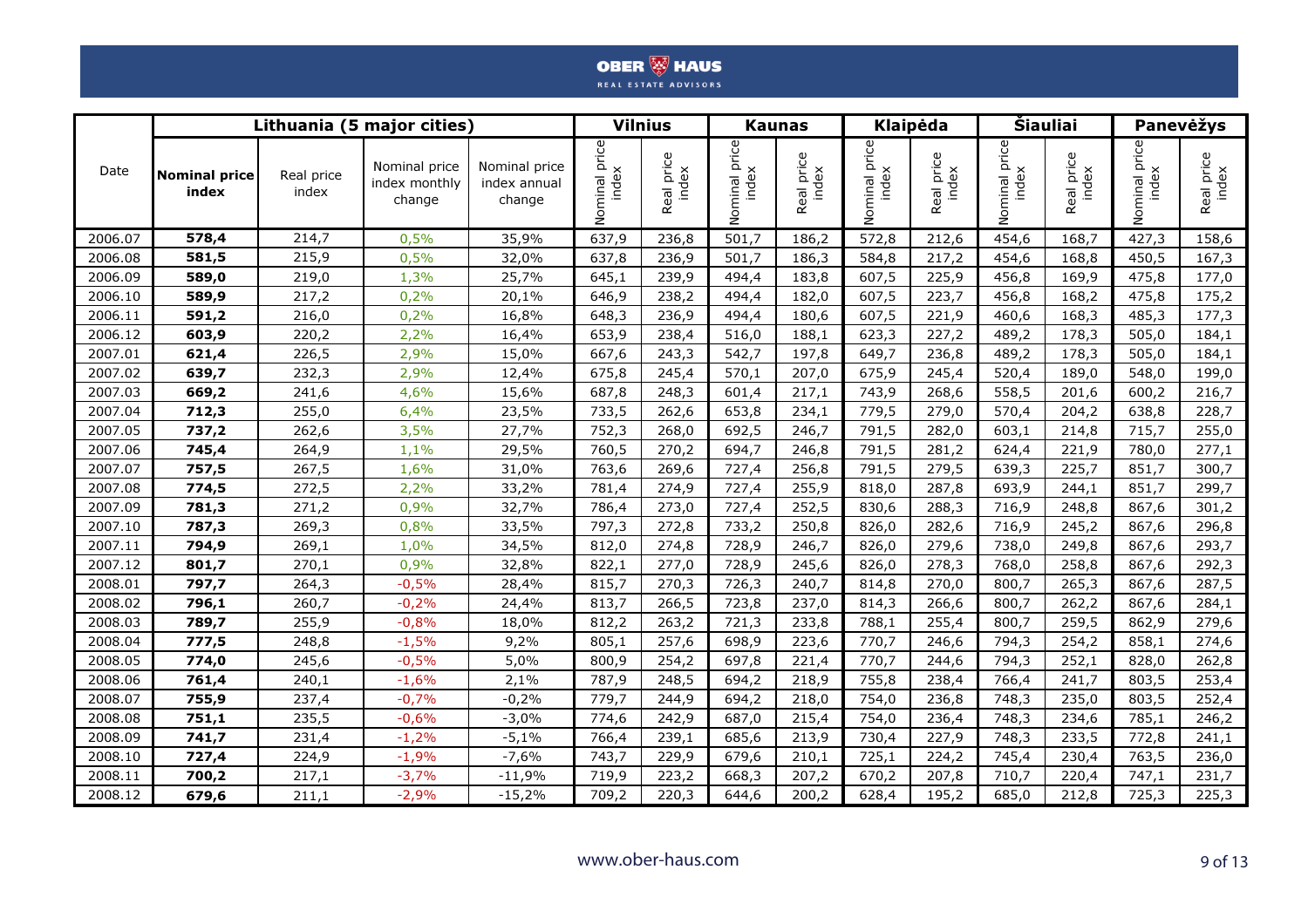|         |                               |                     | Lithuania (5 major cities)               |                                         |                           | <b>Vilnius</b>      |                           | <b>Kaunas</b>       |                           | Klaipėda            | <b>Siauliai</b>              |                     |                           | Panevėžys           |
|---------|-------------------------------|---------------------|------------------------------------------|-----------------------------------------|---------------------------|---------------------|---------------------------|---------------------|---------------------------|---------------------|------------------------------|---------------------|---------------------------|---------------------|
| Date    | <b>Nominal price</b><br>index | Real price<br>index | Nominal price<br>index monthly<br>change | Nominal price<br>index annual<br>change | price<br>index<br>Nominal | Real price<br>index | price<br>index<br>Nominal | Real price<br>index | price<br>index<br>Nominal | Real price<br>index | price<br>Nominal pr<br>index | Real price<br>index | price<br>index<br>Nominal | Real price<br>index |
| 2009.01 | 652,8                         | 197,6               | $-4,0%$                                  | $-18,2%$                                | 679,0                     | 205,5               | 619,6                     | 187,5               | 616,6                     | 186,6               | 625,6                        | 189,3               | 706,5                     | 213,8               |
| 2009.02 | 633,2                         | 191,1               | $-3,0%$                                  | $-20,5%$                                | 663,1                     | 200,1               | 618,5                     | 186,7               | 570,5                     | 172,2               | 583,3                        | 176,0               | 697,0                     | 210,3               |
| 2009.03 | 603,4                         | 182,1               | $-4,7%$                                  | $-23,6%$                                | 615,5                     | 185,7               | 614,6                     | 185,5               | 548,7                     | 165,6               | 579,6                        | 174,9               | 683,4                     | 206,2               |
| 2009.04 | 584,4                         | 176,5               | $-3,1%$                                  | $-24,8%$                                | 590,0                     | 178,2               | 604,3                     | 182,5               | 533,6                     | 161,2               | 578,2                        | 174,7               | 656,5                     | 198,3               |
| 2009.05 | 565,7                         | 171,2               | $-3,2%$                                  | $-26,9%$                                | 571,4                     | 172,9               | 590,9                     | 178,8               | 507,8                     | 153,6               | 574,8                        | 173,9               | 620,2                     | 187,7               |
| 2009.06 | 549,1                         | 166,7               | $-2,9%$                                  | $-27,9%$                                | 550,8                     | 167,2               | 583,3                     | 177,1               | 497,9                     | 151,2               | 541,8                        | 164,5               | 596,5                     | 181,1               |
| 2009.07 | 544,1                         | 166,5               | $-0,9%$                                  | $-28,0%$                                | 545,0                     | 166,8               | 579,2                     | 177,2               | 491,7                     | 150,5               | 540,9                        | 165,5               | 596,5                     | 182,5               |
| 2009.08 | 526,0                         | 161,3               | $-3,3%$                                  | $-30,0%$                                | 525,2                     | 161,1               | 554,5                     | 170,1               | 488,7                     | 149,9               | 514,6                        | 157,8               | 575,7                     | 176,6               |
| 2009.09 | 516,7                         | 157,6               | $-1,8%$                                  | $-30,3%$                                | 514,2                     | 156,8               | 546,9                     | 166,8               | 488,5                     | 149,0               | 508,2                        | 155,0               | 532,3                     | 162,3               |
| 2009.10 | 507,4                         | 155,4               | $-1,8%$                                  | $-30,2%$                                | 502,0                     | 153,7               | 542,8                     | 166,2               | 481,7                     | 147,5               | 503,4                        | 154,1               | 513,3                     | 157,2               |
| 2009.11 | 501,6                         | 153,5               | $-1,1%$                                  | $-28,4%$                                | 495,9                     | 151,8               | 537,0                     | 164,3               | 480,3                     | 147,0               | 500,4                        | 153,2               | 486,1                     | 148,8               |
| 2009.12 | 497,2                         | 152,7               | $-0,9%$                                  | $-26,8%$                                | 494,0                     | 151,7               | 534,8                     | 164,2               | 476,6                     | 146,3               | 460,6                        | 141,4               | 486,1                     | 149,3               |
| 2010.01 | 493,0                         | 149,6               | $-0,8%$                                  | $-24,5%$                                | 491,8                     | 149,3               | 528,3                     | 160,3               | 470,6                     | 142,8               | 449,2                        | 136,3               | 486,1                     | 147,5               |
| 2010.02 | 486,2                         | 147,7               | $-1,4%$                                  | $-23,2%$                                | 485,9                     | 147,6               | 513,0                     | 155,8               | 467,5                     | 142,0               | 449,2                        | 136,4               | 486,1                     | 147,6               |
| 2010.03 | 483,1                         | 146,3               | $-0,6%$                                  | $-19,9%$                                | 482,8                     | 146,2               | 507,5                     | 153,7               | 467,1                     | 141,5               | 448,3                        | 135,8               | 479,9                     | 145,4               |
| 2010.04 | 480,0                         | 144,7               | $-0,6%$                                  | $-17,9%$                                | 479,8                     | 144,7               | 502,7                     | 151,6               | 463,8                     | 139,9               | 448,3                        | 135,2               | 479,9                     | 144,7               |
| 2010.05 | 478,9                         | 144,1               | $-0,2%$                                  | $-15,4%$                                | 478,5                     | 144,0               | 501,1                     | 150,8               | 463,8                     | 139,6               | 448,3                        | 134,9               | 478,2                     | 143,9               |
| 2010.06 | 480,6                         | 144,6               | 0,4%                                     | $-12,5%$                                | 483,5                     | 145,5               | 497,6                     | 149,7               | 460,8                     | 138,6               | 457,2                        | 137,6               | 478,2                     | 143,9               |
| 2010.07 | 482,2                         | 145,0               | 0,3%                                     | $-11,4%$                                | 487,3                     | 146,5               | 496,1                     | 149,2               | 460,8                     | 138,6               | 457,2                        | 137,5               | 478,2                     | 143,8               |
| 2010.08 | 482,6                         | 145,5               | 0,1%                                     | $-8,2%$                                 | 488,4                     | 147,2               | 496,1                     | 149,5               | 460,0                     | 138,7               | 457,2                        | 137,8               | 478,2                     | 144,1               |
| 2010.09 | 481,8                         | 144,4               | $-0,2%$                                  | $-6,8%$                                 | 489,2                     | 146,6               | 493,1                     | 147,7               | 457,0                     | 136,9               | 457,2                        | 137,0               | 478,2                     | 143,3               |
| 2010.10 | 481,9                         | 143,8               | 0,0%                                     | $-5,0%$                                 | 490,6                     | 146,4               | 490,3                     | 146,3               | 457,0                     | 136,4               | 457,2                        | 136,5               | 478,2                     | 142,7               |
| 2010.11 | 481,4                         | 143,7               | $-0,1%$                                  | $-4,0%$                                 | 492,6                     | 147,1               | 489,9                     | 146,3               | 453,3                     | 135,3               | 446,9                        | 133,4               | 472,3                     | 141,0               |
| 2010.12 | 482,4                         | 142,9               | 0,2%                                     | $-3,0%$                                 | 494,7                     | 146,6               | 490,4                     | 145,3               | 453,3                     | 134,3               | 446,5                        | 132,3               | 470,8                     | 139,5               |
| 2011.01 | 481,2                         | 142,0               | $-0,3%$                                  | $-2,4%$                                 | 493,0                     | 145,5               | 490,0                     | 144,6               | 453,3                     | 133,7               | 443,5                        | 130,9               | 468,6                     | 138,3               |
| 2011.02 | 481,1                         | 141,9               | 0,0%                                     | $-1,0%$                                 | 492,8                     | 145,3               | 490,0                     | 144,5               | 452,8                     | 133,5               | 443,5                        | 130,8               | 470,5                     | 138,7               |
| 2011.03 | 480,4                         | 140,3               | $-0,2%$                                  | $-0,6%$                                 | 493,7                     | 144,1               | 484,4                     | 141,4               | 452,8                     | 132,2               | 443,5                        | 129,5               | 470,5                     | 137,4               |
| 2011.04 | 480,7                         | 138,9               | 0,1%                                     | 0,2%                                    | 497,3                     | 143,7               | 482,7                     | 139,5               | 448,4                     | 129,6               | 438,0                        | 126,6               | 470,5                     | 136,0               |
| 2011.05 | 481,0                         | 137,9               | 0,1%                                     | 0,4%                                    | 498,4                     | 142,9               | 481,4                     | 138,0               | 448,4                     | 128,6               | 438,0                        | 125,6               | 470,5                     | 134,9               |
| 2011.06 | 481,7                         | 138,1               | 0,1%                                     | 0,2%                                    | 501,0                     | 143,8               | 480,5                     | 137,9               | 447,4                     | 128,4               | 437,3                        | 125,5               | 465,7                     | 133,7               |
| 2011.07 | 482,0                         | 138,6               | 0,1%                                     | 0,0%                                    | 500,9                     | 144,1               | 482,2                     | 138,7               | 447,4                     | 128,7               | 437,3                        | 125,8               | 465,7                     | 133,9               |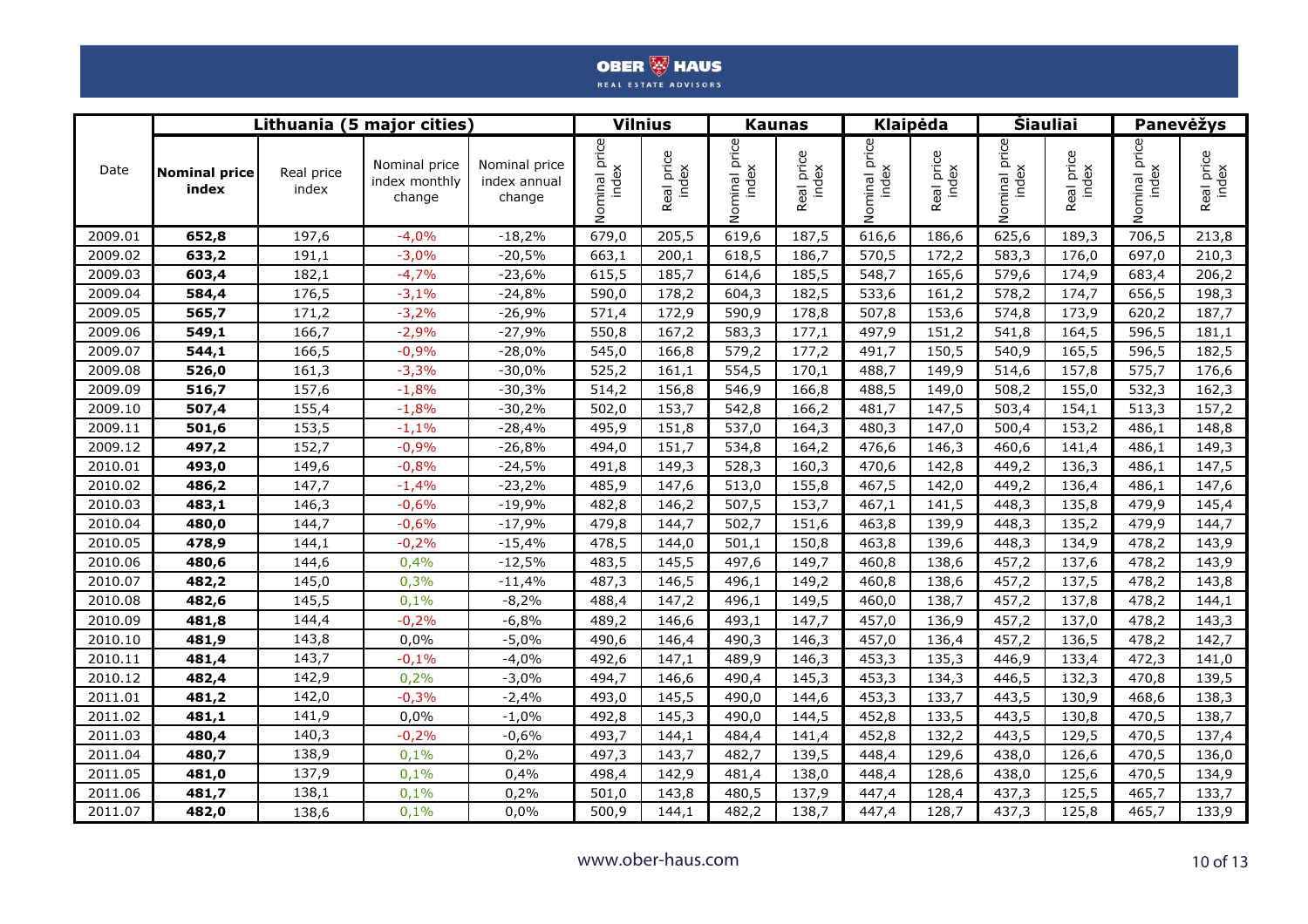|         |                               |                     | Lithuania (5 major cities)               |                                         |                        | <b>Vilnius</b>             |                        | <b>Kaunas</b>          | <b>Klaipėda</b>        |                            |                           | <b>Siauliai</b>     |                           | <b>Panevėžys</b>    |
|---------|-------------------------------|---------------------|------------------------------------------|-----------------------------------------|------------------------|----------------------------|------------------------|------------------------|------------------------|----------------------------|---------------------------|---------------------|---------------------------|---------------------|
| Date    | <b>Nominal price</b><br>index | Real price<br>index | Nominal price<br>index monthly<br>change | Nominal price<br>index annual<br>change | Nominal price<br>index | aal price<br>index<br>Real | Nominal price<br>index | price<br>index<br>Real | Nominal price<br>index | aal price<br>index<br>Real | price<br>index<br>Nominal | Real price<br>index | price<br>index<br>Nominal | Real price<br>index |
| 2011.08 | 482,2                         | 139,2               | 0,0%                                     | $-0,1%$                                 | 501,2                  | 144,7                      | 482,2                  | 139,2                  | 447,4                  | 129,1                      | 437,3                     | 126,2               | 465,7                     | 134,4               |
| 2011.09 | 482,2                         | 138,0               | 0,0%                                     | 0,1%                                    | 501,0                  | 143,4                      | 482,7                  | 138,2                  | 447,4                  | 128,1                      | 437,3                     | 125,2               | 465,7                     | 133,3               |
| 2011.10 | 481,4                         | 137,9               | $-0,2%$                                  | $-0,1%$                                 | 500,1                  | 143,2                      | 482,5                  | 138,2                  | 446,3                  | 127,8                      | 435,2                     | 124,7               | 465,7                     | 133,4               |
| 2011.11 | 479,8                         | 137,2               | $-0,3%$                                  | $-0,3%$                                 | 498,4                  | 142,5                      | 482,1                  | 137,8                  | 443,8                  | 126,9                      | 433,3                     | 123,9               | 464,8                     | 132,9               |
| 2011.12 | 479,3                         | 137,3               | $-0,1%$                                  | $-0.6%$                                 | 498,2                  | 142,6                      | 481,9                  | 138,0                  | 444,4                  | 127,2                      | 427,0                     | 122,3               | 462,5                     | 132,4               |
| 2012.01 | 479,1                         | 136,7               | 0.0%                                     | $-0,4%$                                 | 497,8                  | 142,0                      | 481,9                  | 137,5                  | 444,4                  | 126,8                      | 427,0                     | 121,8               | 462,5                     | 131,9               |
| 2012.02 | 479,3                         | 136,2               | 0,0%                                     | $-0,4%$                                 | 498,8                  | 141,8                      | 480,1                  | 136,4                  | 444,4                  | 126,3                      | 426,9                     | 121,3               | 462,5                     | 131,4               |
| 2012.03 | 479,2                         | 134,9               | 0,0%                                     | $-0,3%$                                 | 499,2                  | 140,6                      | 478,8                  | 134,8                  | 444,1                  | 125,0                      | 426,9                     | 120,2               | 462,5                     | 130,2               |
| 2012.04 | 478,5                         | 133,9               | $-0,1%$                                  | $-0,5%$                                 | 498,0                  | 139,3                      | 478,6                  | 133,9                  | 444,1                  | 124,2                      | 426,9                     | 119,4               | 462,5                     | 129,4               |
| 2012.05 | 477,1                         | 133,3               | $-0,3%$                                  | $-0,8%$                                 | 496,2                  | 138,7                      | 478,2                  | 133,7                  | 443,1                  | 123,9                      | 423,4                     | 118,4               | 462,5                     | 129,3               |
| 2012.06 | 476,7                         | 133,3               | $-0,1%$                                  | $-1,0%$                                 | 495,9                  | 138,7                      | 477,9                  | 133,7                  | 442,9                  | 123,9                      | 420,1                     | 117,5               | 462,5                     | 129,3               |
| 2012.07 | 476,1                         | 133,1               | $-0,1%$                                  | $-1,2%$                                 | 495,1                  | 138,4                      | 477,3                  | 133,4                  | 442,9                  | 123,8                      | 420,1                     | 117,4               | 462,1                     | 129,2               |
| 2012.08 | 475,8                         | 132,8               | $-0,1%$                                  | $-1,3%$                                 | 495,0                  | 138,1                      | 475,7                  | 132,7                  | 443,2                  | 123,7                      | 420,1                     | 117,2               | 462,1                     | 128,9               |
| 2012.09 | 474,1                         | 131,3               | $-0,3%$                                  | $-1,7%$                                 | 493,2                  | 136,6                      | 472,9                  | 131,0                  | 443,2                  | 122,8                      | 420,1                     | 116,4               | 458,8                     | 127,1               |
| 2012.10 | 473,0                         | 131,3               | $-0,2%$                                  | $-1,7%$                                 | 492,8                  | 136,8                      | 470,1                  | 130,5                  | 441,3                  | 122,5                      | 420,2                     | 116,6               | 458,8                     | 127,3               |
| 2012.11 | 471,9                         | 131,2               | $-0,2%$                                  | $-1,6%$                                 | 491,9                  | 136,7                      | 468,1                  | 130,1                  | 441,3                  | 122,7                      | 420,2                     | 116,8               | 454,0                     | 126,2               |
| 2012.12 | 471,3                         | 131,1               | $-0,1%$                                  | $-1,7%$                                 | 491,2                  | 136,7                      | 467,7                  | 130,1                  | 441,3                  | 122,8                      | 419,4                     | 116,7               | 450,2                     | 125,2               |
| 2013.01 | 471,0                         | 130,8               | $-0,1%$                                  | $-1,7%$                                 | 491,2                  | 136,4                      | 466,9                  | 129,6                  | 441,3                  | 122,6                      | 419,4                     | 116,5               | 447,8                     | 124,3               |
| 2013.02 | 471,1                         | 130,9               | 0,0%                                     | $-1,7%$                                 | 492,3                  | 136,8                      | 465,4                  | 129,3                  | 441,0                  | 122,5                      | 419,4                     | 116,5               | 444,4                     | 123,5               |
| 2013.03 | 471,7                         | 130,6               | 0,1%                                     | $-1,6%$                                 | 493,6                  | 136,7                      | 464,9                  | 128,8                  | 441,0                  | 122,1                      | 419,4                     | 116,2               | 444,4                     | 123,1               |
| 2013.04 | 472,3                         | 130,4               | 0,1%                                     | $-1,3%$                                 | 495,5                  | 136,8                      | 463,7                  | 128,0                  | 441,0                  | 121,7                      | 419,4                     | 115,8               | 444,4                     | 122,7               |
| 2013.05 | 472,2                         | 130,0               | 0,0%                                     | $-1,0%$                                 | 496,0                  | 136,6                      | 460,1                  | 126,7                  | 442,8                  | 122,0                      | 419,4                     | 115,5               | 444,4                     | 122,4               |
| 2013.06 | 472,4                         | 130,3               | 0,0%                                     | $-0,9%$                                 | 496,5                  | 137,0                      | 460,3                  | 127,0                  | 442,8                  | 122,2                      | 417,3                     | 115,1               | 444,4                     | 122,6               |
| 2013.07 | 472,5                         | 131,3               | 0,0%                                     | $-0,8%$                                 | 496,8                  | 138,0                      | 460,4                  | 127,9                  | 442,6                  | 123,0                      | 417,3                     | 115,9               | 444,4                     | 123,5               |
| 2013.08 | 473,2                         | 131,3               | 0,1%                                     | $-0,5%$                                 | 498,0                  | 138,2                      | 460,1                  | 127,7                  | 442,6                  | 122,8                      | 420,2                     | 116,6               | 444,8                     | 123,5               |
| 2013.09 | 473,6                         | 130,5               | 0,1%                                     | $-0,1%$                                 | 499,2                  | 137,6                      | 459,3                  | 126,6                  | 441,7                  | 121,7                      | 421,9                     | 116,3               | 444,8                     | 122,6               |
| 2013.10 | 474,1                         | 130,9               | 0,1%                                     | 0,2%                                    | 500,8                  | 138,3                      | 457,9                  | 126,4                  | 441,7                  | 121,9                      | 421,9                     | 116,5               | 446,7                     | 123,3               |
| 2013.11 | 476,0                         | 131,6               | 0,4%                                     | 0,9%                                    | 503,8                  | 139,3                      | 459,5                  | 127,0                  | 441,7                  | 122,1                      | 422,4                     | 116,8               | 446,4                     | 123,4               |
| 2013.12 | 476,7                         | 132,0               | 0,1%                                     | 1,1%                                    | 504,7                  | 139,8                      | 459,3                  | 127,2                  | 442,6                  | 122,6                      | 423,4                     | 117,3               | 446,4                     | 123,6               |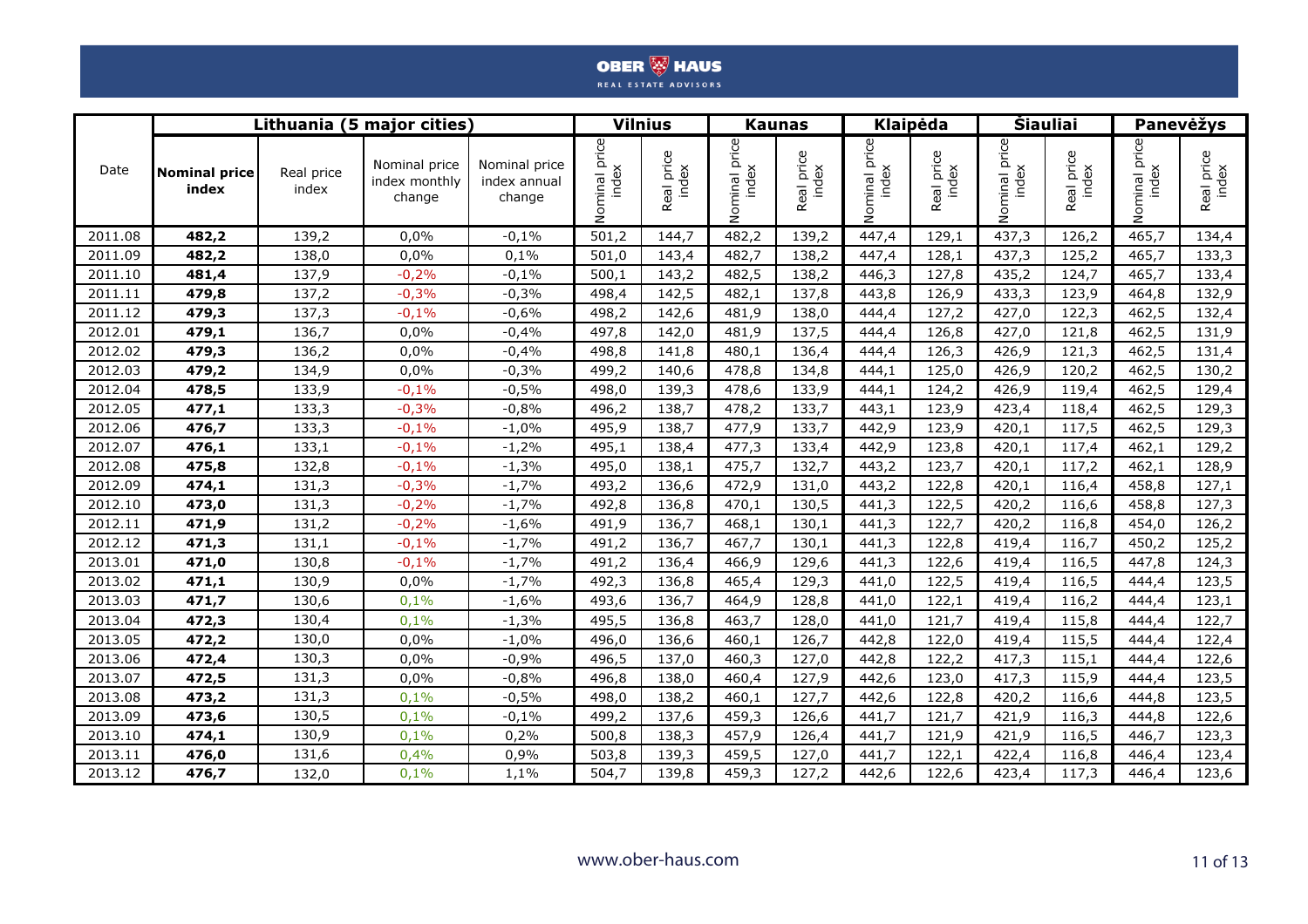|         |                               |                     | Lithuania (5 major cities)               |                                         |                        | <b>Vilnius</b>      |                           | <b>Kaunas</b>       |                           | <b>Klaipėda</b>     | <b>Siauliai</b>              |                     |                           | Panevėžys           |
|---------|-------------------------------|---------------------|------------------------------------------|-----------------------------------------|------------------------|---------------------|---------------------------|---------------------|---------------------------|---------------------|------------------------------|---------------------|---------------------------|---------------------|
| Date    | <b>Nominal price</b><br>index | Real price<br>index | Nominal price<br>index monthly<br>change | Nominal price<br>index annual<br>change | Nominal price<br>index | Real price<br>index | price<br>index<br>Nominal | Real price<br>index | price<br>Nominal<br>index | Real price<br>index | price<br>Nominal pr<br>index | Real price<br>index | price<br>index<br>Nominal | Real price<br>index |
| 2014.01 | 478,3                         | 132,5               | 0,3%                                     | 1,5%                                    | 507,5                  | 140,6               | 458,4                     | 127,0               | 444,0                     | 123,0               | 425,2                        | 117,8               | 447,0                     | 123,8               |
| 2014.02 | 481,5                         | 133,4               | 0,7%                                     | 2,2%                                    | 512,3                  | 141,9               | 459,5                     | 127,3               | 446,0                     | 123,5               | 427,6                        | 118,4               | 449,7                     | 124,6               |
| 2014.03 | 485,3                         | 133,9               | 0,8%                                     | 2,9%                                    | 518,6                  | 143,1               | 460,3                     | 127,0               | 447,2                     | 123,4               | 429,3                        | 118,5               | 451,6                     | 124,6               |
| 2014.04 | 490,5                         | 135,0               | 1,1%                                     | 3,9%                                    | 526,8                  | 145,0               | 461,7                     | 127,1               | 449,8                     | 123,8               | 430,8                        | 118,6               | 456,3                     | 125,6               |
| 2014.05 | 492,0                         | 135,4               | 0,3%                                     | 4,2%                                    | 529,5                  | 145,7               | 462,1                     | 127,2               | 450,1                     | 123,9               | 431,0                        | 118,6               | 456,3                     | 125,6               |
| 2014.06 | 493,4                         | 135,8               | 0,3%                                     | 4,4%                                    | 531,9                  | 146,4               | 462,1                     | 127,2               | 450,8                     | 124,1               | 431,0                        | 118,6               | 456,6                     | 125,6               |
| 2014.07 | 493,9                         | 136,6               | 0,1%                                     | 4,5%                                    | 531,9                  | 147,1               | 464,4                     | 128,4               | 450,8                     | 124,7               | 431,2                        | 119,2               | 456,9                     | 126,3               |
| 2014.08 | 495,3                         | 137,1               | 0,3%                                     | 4,7%                                    | 534,2                  | 147,9               | 465,6                     | 128,9               | 450,8                     | 124,8               | 431,2                        | 119,4               | 458,1                     | 126,8               |
| 2014.09 | 495,0                         | 136,4               | $-0,1%$                                  | 4,5%                                    | 533,2                  | 146,9               | 465,6                     | 128,3               | 451,7                     | 124,5               | 430,4                        | 118,6               | 458,1                     | 126,2               |
| 2014.10 | 494,3                         | 136,1               | $-0,1%$                                  | 4,2%                                    | 532,7                  | 146,7               | 464,6                     | 127,9               | 450,4                     | 124,0               | 430,2                        | 118,4               | 458,1                     | 126,1               |
| 2014.11 | 493,0                         | 135,8               | $-0,3%$                                  | 3,6%                                    | 531,3                  | 146,4               | 463,8                     | 127,8               | 448,9                     | 123,7               | 427,9                        | 117,9               | 457,8                     | 126,1               |
| 2014.12 | 492,6                         | 136,6               | $-0,1%$                                  | 3,3%                                    | 530,7                  | 147,1               | 463,8                     | 128,6               | 448,9                     | 124,5               | 427,9                        | 118,6               | 456,6                     | 126,6               |
| 2015.01 | 492,5                         | 138,3               | 0,0%                                     | 3,0%                                    | 530,5                  | 149,0               | 463,7                     | 130,2               | 449,0                     | 126,1               | 427,3                        | 120,0               | 456,8                     | 128,3               |
| 2015.02 | 493,1                         | 138,7               | 0,1%                                     | 2,4%                                    | 531,5                  | 149,5               | 464,2                     | 130,6               | 449,0                     | 126,3               | 427,3                        | 120,2               | 456,7                     | 128,5               |
| 2015.03 | 493,2                         | 137,6               | 0,0%                                     | 1,6%                                    | 531,8                  | 148,4               | 463,9                     | 129,4               | 449,0                     | 125,2               | 428,7                        | 119,6               | 456,7                     | 127,4               |
| 2015.04 | 495,2                         | 139,3               | 0,4%                                     | 1,0%                                    | 535,7                  | 150,7               | 463,6                     | 130,4               | 449,2                     | 126,3               | 429,1                        | 120,7               | 456,7                     | 128,5               |
| 2015.05 | 495,6                         | 138,3               | 0,1%                                     | 0,7%                                    | 536,5                  | 149,7               | 463,6                     | 129,3               | 449,2                     | 125,3               | 429,1                        | 119,7               | 456,7                     | 127,4               |
| 2015.06 | 496,4                         | 136,9               | 0,2%                                     | 0,6%                                    | 538,1                  | 148,4               | 463,8                     | 127,9               | 448,8                     | 123,8               | 428,9                        | 118,3               | 457,2                     | 126,1               |
| 2015.07 | 497,8                         | 138,0               | 0,3%                                     | 0,8%                                    | 540,6                  | 149,8               | 463,9                     | 128,6               | 449,3                     | 124,5               | 429,3                        | 119,0               | 457,2                     | 126,7               |
| 2015.08 | 500,8                         | 140,0               | 0,6%                                     | 1,1%                                    | 545,5                  | 152,5               | 464,2                     | 129,8               | 451,5                     | 126,2               | 429,3                        | 120,0               | 457,2                     | 127,8               |
| 2015.09 | 501,7                         | 139,4               | 0,2%                                     | 1,4%                                    | 547,2                  | 152,1               | 464,2                     | 129,0               | 451,5                     | 125,5               | 430,8                        | 119,7               | 457,4                     | 127,1               |
| 2015.10 | 502,5                         | 139,0               | 0,2%                                     | 1,7%                                    | 548,3                  | 151,6               | 464,3                     | 128,4               | 452,8                     | 125,2               | 430,8                        | 119,1               | 457,4                     | 126,5               |
| 2015.11 | 503,2                         | 139,4               | 0,1%                                     | 2,1%                                    | 549,1                  | 152,1               | 464,7                     | 128,7               | 452,8                     | 125,4               | 432,6                        | 119,8               | 458,5                     | 127,0               |
| 2015.12 | 503,9                         | 140,1               | 0,1%                                     | 2,3%                                    | 549,7                  | 152,8               | 465,4                     | 129,4               | 453,9                     | 126,2               | 433,0                        | 120,4               | 458,6                     | 127,5               |
| 2016.01 | 505,0                         | 140,9               | 0,2%                                     | 2,5%                                    | 550,9                  | 153,7               | 466,2                     | 130,0               | 455,2                     | 127,0               | 435,2                        | 121,4               | 458,6                     | 127,9               |
| 2016.02 | 507,7                         | 142,0               | 0,5%                                     | 3,0%                                    | 555,2                  | 155,3               | 467,7                     | 130,8               | 455,4                     | 127,4               | 435,2                        | 121,7               | 461,8                     | 129,2               |
| 2016.03 | 509,1                         | 140,9               | 0,3%                                     | 3,2%                                    | 557,0                  | 154,2               | 468,8                     | 129,8               | 455,8                     | 126,2               | 438,1                        | 121,3               | 463,5                     | 128,3               |
| 2016.04 | 512,0                         | 140,7               | 0,6%                                     | 3,4%                                    | 560,6                  | 154,0               | 472,2                     | 129,8               | 456,9                     | 125,6               | 439,8                        | 120,9               | 465,0                     | 127,8               |
| 2016.05 | 516,5                         | 141,9               | 0,9%                                     | 4,2%                                    | 566,1                  | 155,6               | 475,3                     | 130,6               | 459,9                     | 126,4               | 445,7                        | 122,5               | 470,3                     | 129,2               |
| 2016.06 | 519,9                         | 142,9               | 0,7%                                     | 4,7%                                    | 570,4                  | 156,8               | 478,5                     | 131,5               | 461,2                     | 126,8               | 448,9                        | 123,4               | 471,8                     | 129,7               |
| 2016.07 | 521,8                         | 144,6               | 0,4%                                     | 4,8%                                    | 573,4                  | 158,9               | 479,1                     | 132,7               | 461,5                     | 127,9               | 452,3                        | 125,3               | 471,8                     | 130,7               |